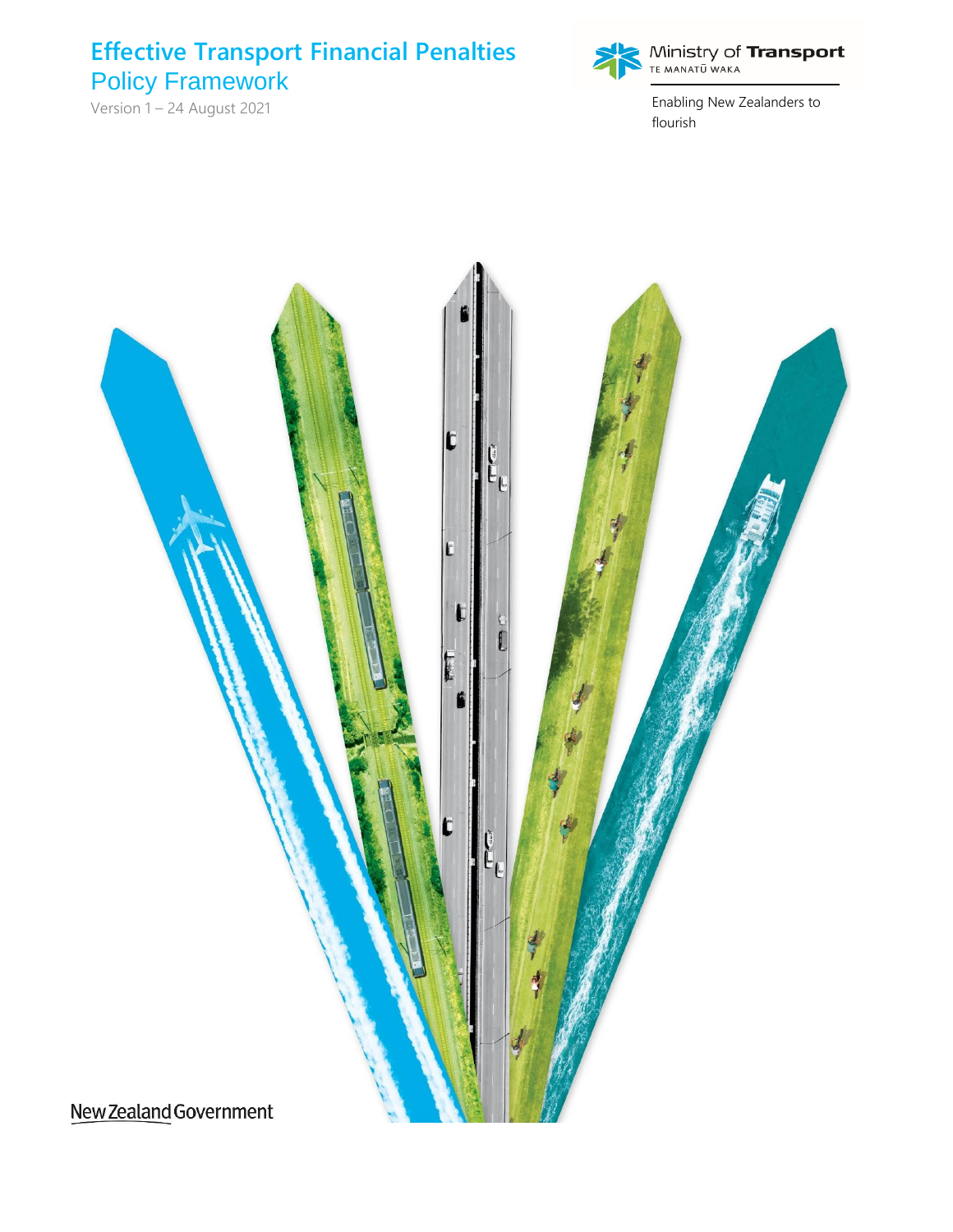# **CONTENTS**

| Our transport system facilitates travel and movement of goods and includes duties and                   |
|---------------------------------------------------------------------------------------------------------|
|                                                                                                         |
|                                                                                                         |
|                                                                                                         |
| Fees, fines and pecuniary penalties are the three forms of financial penalty available to regulators. 6 |
| Fees and fines have sometimes developed arbitrarily - they are not always consistent or relative to     |
|                                                                                                         |
| Using a framework to review our current fees and fines and ensure a consistent approach for the         |
|                                                                                                         |
|                                                                                                         |
|                                                                                                         |
| Principle 4: Consider the responsibilities and financial capacity of the individual or entity 19        |
|                                                                                                         |
|                                                                                                         |
|                                                                                                         |
|                                                                                                         |
|                                                                                                         |
|                                                                                                         |
|                                                                                                         |
|                                                                                                         |
|                                                                                                         |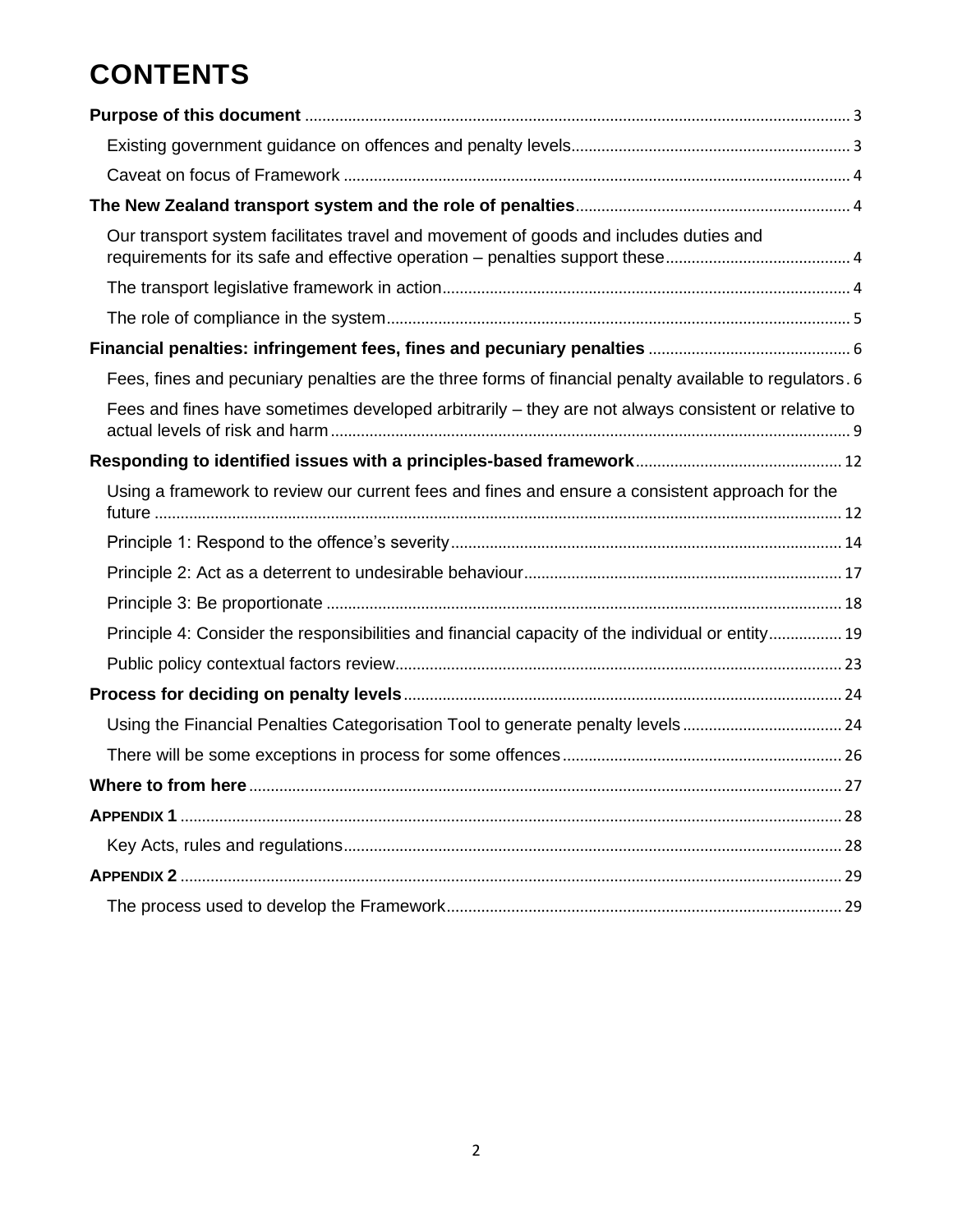# <span id="page-2-0"></span>**Purpose of this document**

- 1. The Ministry of Transport (the Ministry), in collaboration with the transport regulatory agencies, is a steward of the transport system. This means we take a whole-of-system and proactive approach to maintain our regulatory framework, including responsibility for ensuring transport legislation is current and works effectively. The work discussed in this document forms part of our ongoing regulatory stewardship programme.
- 2. We have identified an opportunity to improve the way we develop and maintain transport financial penalties<sup>1</sup>,<sup>2</sup> to help us ensure they are fit-for-purpose. To achieve this we have developed this Effective Transport-Related Financial Penalties Policy Framework (the Framework), and an Effective Transport Financial Penalties Categorisation Tool, which includes a penalty categorisation and decision-making process, to implement the Framework. We have based the Framework on five key principles to help determine financial penalty levels.
- 3. By developing and applying a cross-transport mode approach to setting financial penalty levels for infringement fees and fines, over time we expect these to become more coherent and better aligned to risk, as well as more effective and fairer. We expect this approach will also support us to provide more consistent, reliable advice to ministers when reviewing and setting financial penalties in the future.
- 4. Eventually, as opportunities arise, we intend to apply the Framework across all transport-related financial penalty levels. We note that any change to financial penalties requires amending the relevant Act or regulations following the usual process of public consultation, proposals to government, and, for changes to primary legislation, consideration by Parliament.

## <span id="page-2-1"></span>Existing government guidance on offences and penalty levels

- 5. This Framework is a guidance resource for transport regulatory agencies in setting financial penalty levels. However, it does not override existing government guidance on offences and penalties in general, including the overall design of penalty frameworks. The Legislation Design and Advisory Committee Guidelines<sup>3</sup> are a key source of guidance for all government agencies  $$ see particularly Compliance and Enforcement, chapters 22-27. These guidelines should therefore be followed in policy development and drafting of offences and penalties.
- 6. The Ministry of Justice (MoJ) also has a key role in assessing offences and penalties and is an important source of advice. The Cabinet Manual (section 7.34) requires that MoJ must also be consulted on all proposals to create new criminal offences or penalties or alter existing ones, to ensure that such provisions are consistent and appropriate. MoJ is available to provide advice throughout any offence and penalty-related policy development stage (contact: [offenceandpenaltyvet@justice.govt.nz\)](mailto:offenceandpenaltyvet@justice.govt.nz). This includes advice on setting financial penalty levels, which is the specific focus of this Framework. The MoJ's Policy Framework for New Infringement Schemes<sup>4</sup> is also available for reference.

<sup>&</sup>lt;sup>1</sup> The Sentencing Act 2002 refers to financial penalties as 'monetary' penalties.

<sup>&</sup>lt;sup>2</sup> These are financial penalties that transport legislation empowers either the relevant enforcing officer, for infringement fees, or the court, for fines, to apply to those committing offences.

<sup>3</sup> <http://www.ldac.org.nz/guidelines/legislation-guidelines-2018-edition/>

<sup>4</sup> <https://www.justice.govt.nz/assets/Documents/Publications/infringement-governance-guidelines.pdf>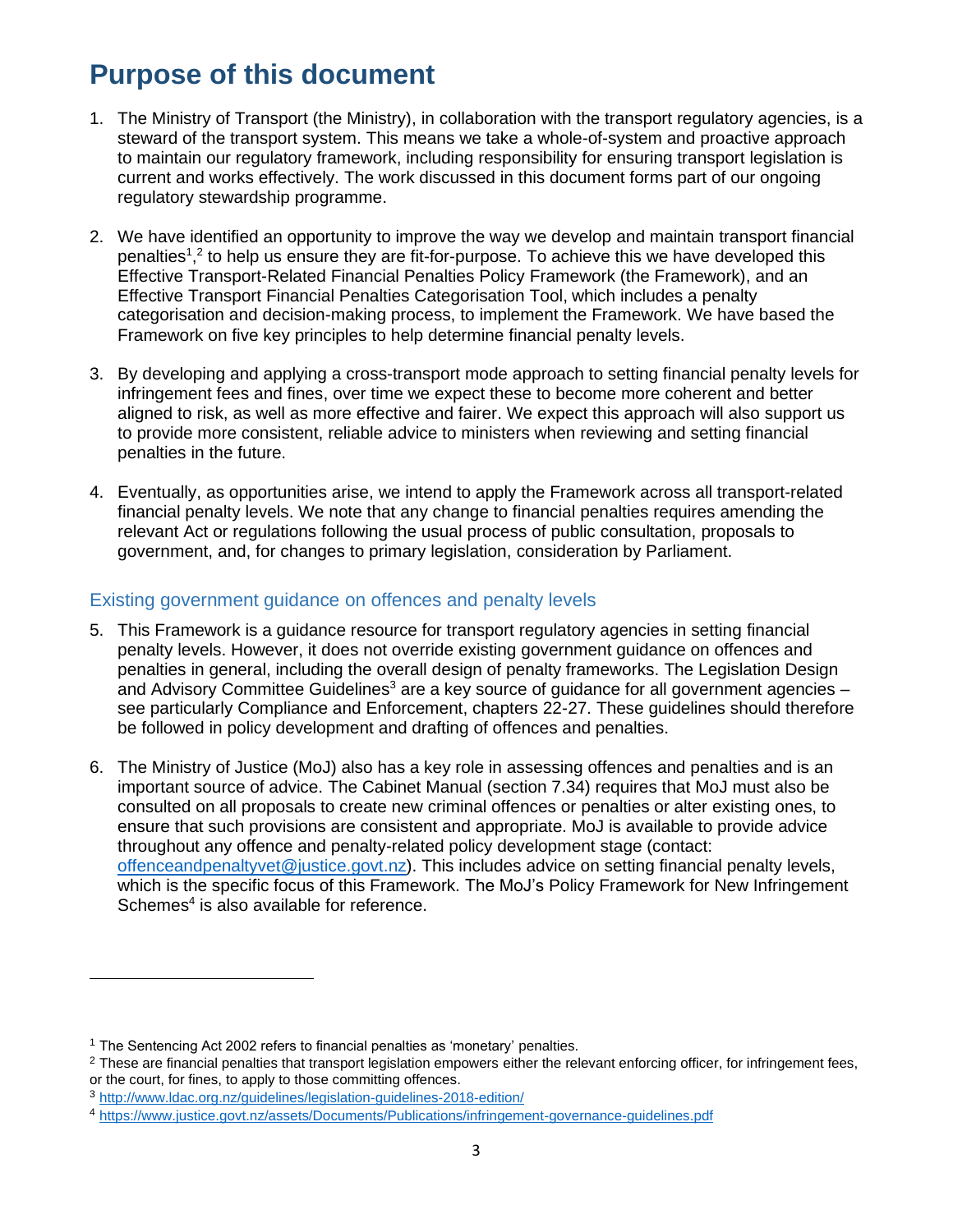<span id="page-3-0"></span>This Framework focusses narrowly on an approach to setting financial penalty levels in transport legislation. Demerit points and other types of penalties such as imprisonment, or the loss or suspension of a licence to operate, and any potential alternative resolutions (while important in the broad context of considering penalties) are out of scope of this work. Further, the Framework does not attempt, for example, to cover wider contextual circumstances and issues such as the option for increased penalty levels to respond to committing multiple parallel offences (which might exacerbate harm), addressing penalty levels in relation to reoffending, or options for how offenders might pay any financial penalties (for example, partial payments).

While important to the broad context of financial penalties, these types of issues can be addressed by various means such as the design of offences, the court's discretion in relation to levels of fines and regulatory agencies' enforcement approach and options. The Ministry and transport regulatory agencies have the ability to design what duties, requirements and associated offences and penalties (of which financial penalties are only one option) are included in transport legislation, and propose these to government. The transport regulatory agencies, New Zealand Police (NZ Police), and other enforcement agencies can also decide on and apply their own enforcement policy and practices within the scope of the law.

## <span id="page-3-1"></span>**The New Zealand transport system and the role of penalties**

<span id="page-3-2"></span>Our transport system facilitates travel and movement of goods and includes duties and requirements for its safe and effective operation – penalties support these

- 7. Transport is a critical part of daily life for all New Zealanders. We use transport for access to services, freight, travel to work, education, health, and visiting family and friends. Transport networks allow businesses, regions, and urban areas to be well connected and productive. Transport can be a powerful enabler for new housing opportunities, liveable cities, and sustainable economic development in regional New Zealand.
- 8. We have a legislative framework designed to facilitate a safe, easily accessible and efficient transport system. This includes requirements to have the appropriate licence, to have a safe vessel, vehicle or aircraft, and to follow duties and requirements about how we should behave. By not following the system's requirements, an individual or business can increase the risk of harm to other users and the wider community. Transport offences and penalties aim to discourage this negative behaviour in the transport system, address its associated risks and respond to any harm it may cause.

## <span id="page-3-3"></span>The transport legislative framework in action

- 9. The transport system includes three main modes of transport: land, aviation and maritime. Each mode is governed by a series of Acts, rules, regulations and bylaws (the legislative framework). The legislative framework sets out the responsibilities, rights, and powers of the regulators, enforcement agencies, and other organisations or people that operate in and use the transport system. Appendix 1 lists key transport legislation.
- 10. Each of the transport modes has a Crown entity that acts as the main regulator for that mode:
	- Land Waka Kotahi NZ Transport Agency (Waka Kotahi).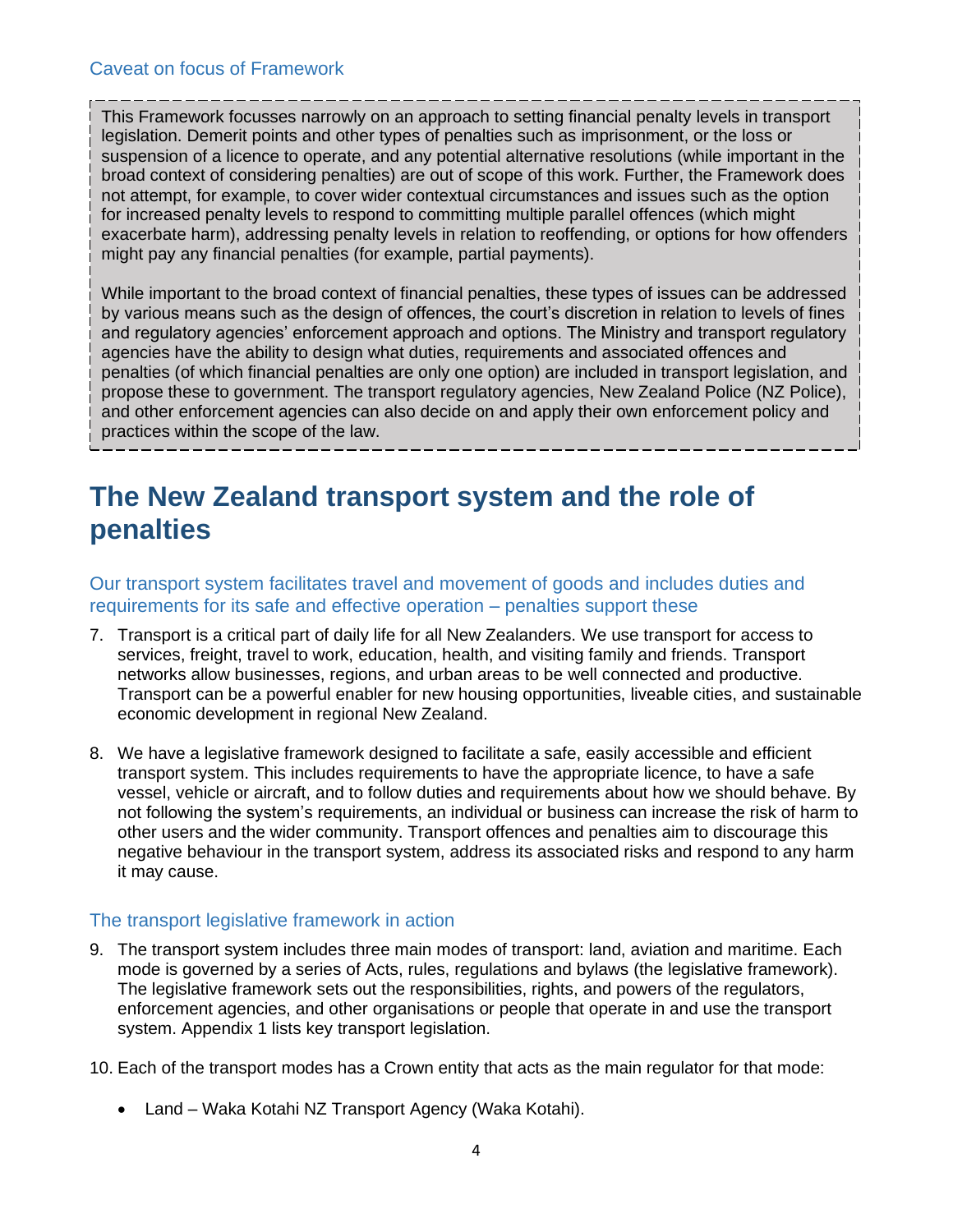- Maritime Maritime New Zealand (Maritime NZ).
- Aviation the Civil Aviation Authority (CAA).
- 11. Other agencies also enforce the legislation and/or support these government regulators. These include the NZ Police, WorkSafe New Zealand, MoJ, territorial and regional authorities (councils) and the Transport Accident Investigation Commission (TAIC). These agencies and the Ministry work together to maintain the transport system, also in collaboration with industry stakeholders and delegated agents.

## <span id="page-4-0"></span>The role of compliance in the system

- 12. Various powers and strategies are available to regulators and enforcers to influence transport system participants to comply with requirements, as part of a risk-based, responsive and flexible regulatory system. These powers and strategies can be seen as existing on a continuum from broadest reaching in application and least severe in impact on people, to most targeted and severe.
- 13. Transport regulators (and NZ Police as the land transport enforcement agency) use approaches and tools ranging from:
	- educational campaigns and warnings to encourage positive behaviour
	- infringement fees, demerit points, and powers to suspend and revoke licences for minor to moderate transgressions
	- prosecutions (that can result in court imposed fines and/or imprisonment) for more serious offences.
- 14. This Framework focuses narrowly on an approach for setting financial penalty levels for offences in legislation, which sit around the mid and upper parts on the compliance continuum as regards targeting and impact. However, financial penalties are just one type of compliance tool available as part of a balanced regulatory approach. Consequently, financial penalties need to be considered in the context of the broader approach and what is appropriate for the particular outcomes sought.
- 15. To support compliance, an effective transport system also needs the support of a legislative framework under which:
	- duties and requirements are practical and logical
	- people know what these are
	- appropriate penalties are issued if these are broken
	- penalties are appropriate and proportionate the system has flexibility to respond to events in different contexts.
- 16. For society to view the transport legislative framework as legitimate, duties and requirements need to be practical and logical, so people understand why they are in place and are more likely to follow them. People must also know what these are and be able to find them readily. Further, it should be straightforward for a user to determine the consequences of not following duties and requirements.
- 17. Duties and requirements should be developed so they are fit-for-purpose and can be applied as evenly and consistently as possible in comparable situations, to support fairness. Further, people and businesses that are following these also want to know that others are doing the same. Society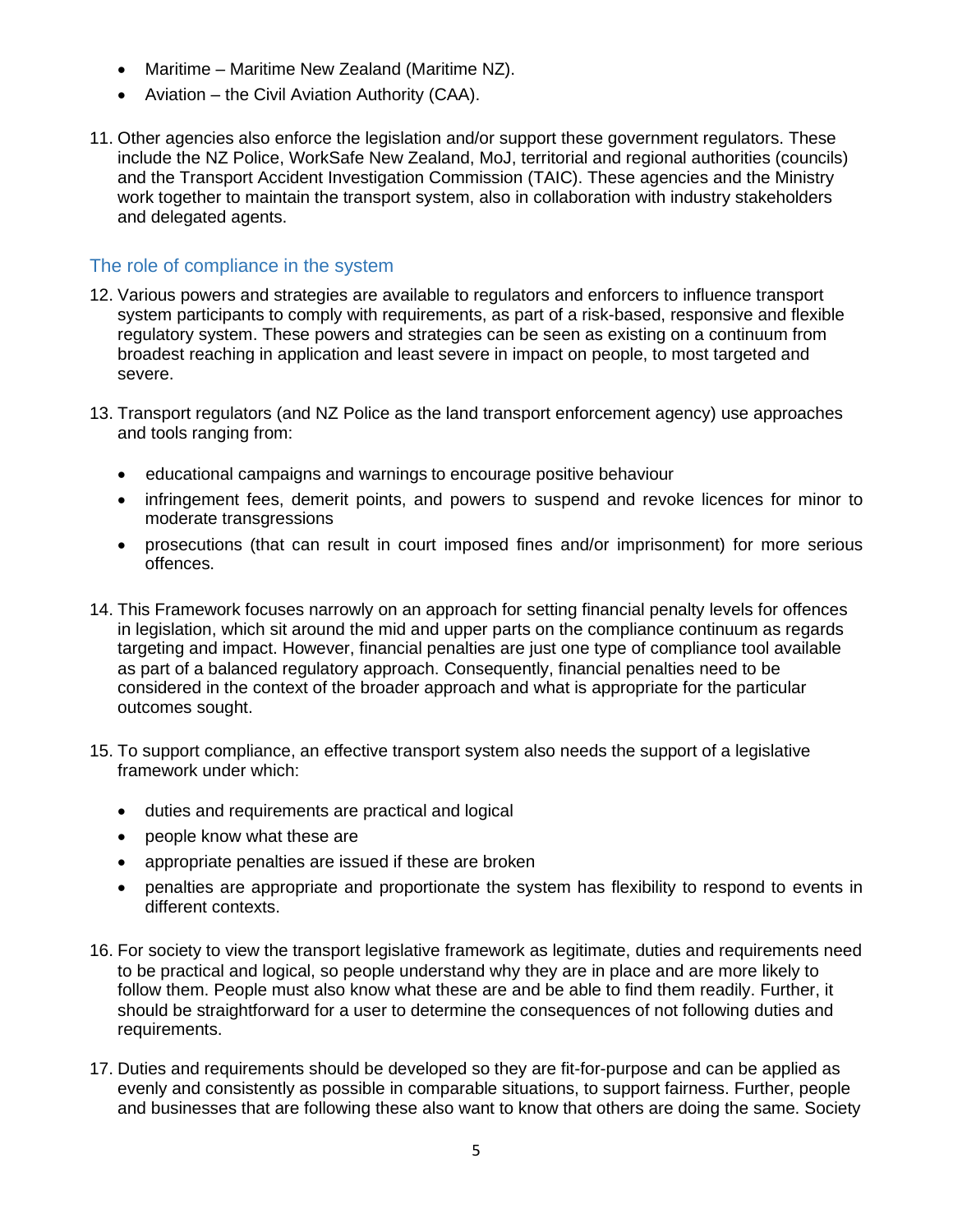expects that enforcement agencies will hold those who break legitimately set duties and requirements to account. Aspects of a 'fair' financial penalty include considering:

- the severity of the offence
- the circumstances of the offending and the broad type of offender (for example 'regular' individual or corporate entity)
- how the proposed penalty aligns with those for other comparable offences.
- 18. Penalties should be proportionate to the nature and potential consequences of an offence and applied logically. If a penalty is too lenient in relation to the harm risked to arise from an offence, it will not be seen as providing justice. Conversely, a penalty that is too harsh or applied arbitrarily can undermine confidence in the system and have unintended negative consequences. Certainty and swiftness of penalties are also important factors in their effectiveness and may influence the type of penalty chosen.
- 19. The circumstances under which an offence is committed and the type of offender or entity committing the offence also vary widely. The legislative framework therefore needs to contain sufficient flexibility to respond to ensure the penalty is effective and appropriate.

## <span id="page-5-0"></span>**Financial penalties: infringement fees, fines and pecuniary penalties**

<span id="page-5-1"></span>Fees, fines and pecuniary penalties are the three forms of financial penalty available to regulators

- 20. Financial penalties are a useful tool to motivate compliance and support enforcement, in their own right or as an alternative to, or in conjunction with, other penalties.
- 21. The two forms of financial penalty in our system most relevant to this Framework are infringement fees (fees) and maximum fines before a court (fines).

#### **Infringement Fees**

- 22. The purpose of infringement offences and associated infringement fees is to address minor breaches of the law, in cases where it is more efficient and effective to impose an immediate sanction. Consequently, infringement fees are at the lower end of the financial penalty scale. When an individual is issued an infringement notice (such as a speeding ticket), the associated monetary penalty recorded is called an infringement fee or fee.
- 23. Infringement offences should apply only to strict or absolute liability offences, where culpability is easily proven (for example, speed camera photo evidence of speeding infringements). Strict liability offences are those where the prosecution must only prove that the offender committed the act of the offence (physical element/*actus reus*). Whether the offender intended to offend or was negligent (mental element/*mens rea*), is not relevant to the offender being liable.
- 24. For strict liability offences, where the offender wishes to challenge their culpability, the burden of proof is on the offender to prove that they did not commit the offence or, for some reason, were not at fault – this is the offenders' defence. For absolute liability offences, the option of proving a defence or absence of fault is not open to the defendant. Consequently, offences resulting in infringement fees are suited to less serious offences, due to the lowered burden of proof.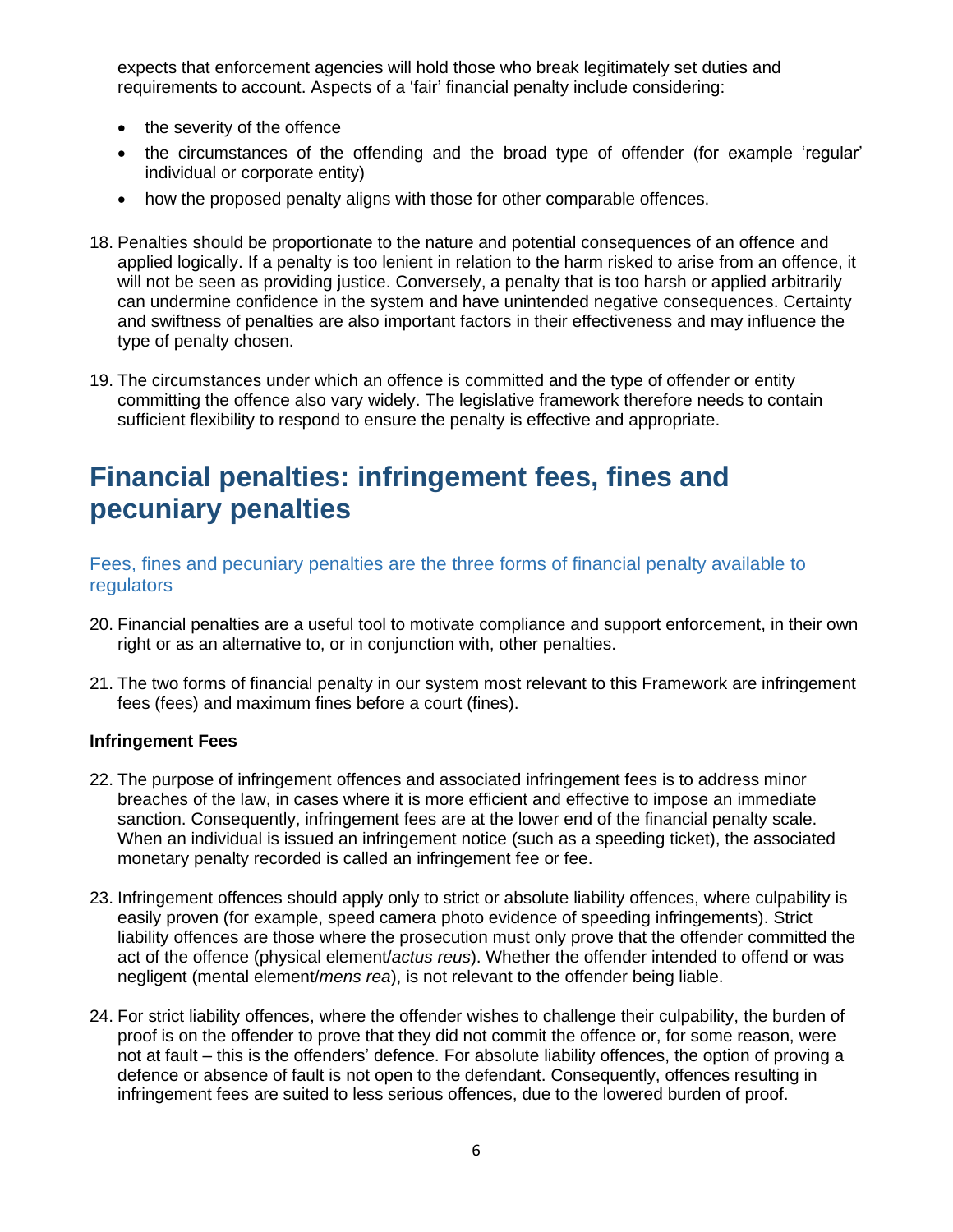25. Examples of offences which may be penalised by fees (together with other penalties) are:

- speeding in, illegally parking, or not registering a car
- a light rail vehicle driver not taking due care to enable drivers of other vehicles to move safely from the path of the light rail vehicle
- using a recreational boat without life jackets for everyone on board
- an aircraft operator not keeping accurate daily flight records.
- 26. In certain situations, fees can also become fines (outlined further below). Firstly, if an individual does not pay a fee by the due date (for example, they simply ignore any notices), the fee may be referred to the court for enforcement as if it were a fine. In this case, the court is deemed to have made an order that the individual pay a fine equal to the amount of the infringement fee, together with costs (see section 21(3), (5) of the Summary Proceedings Act 1957).
- 27. Secondly, fees can become fines if a regulatory authority decides to prosecute, and as a result a fine-level penalty may be imposed for the offence (for example, for serious offending). Alternatively, an individual may request a hearing regarding an infringement notice (for example, because they dispute the offence or want to admit the offence and make submissions as to penalty). In these cases the infringement fee no longer applies and the court can impose a fine not exceeding the maximum set for the offence in question (see section  $21(7) - (9)$ ) Summary Proceedings Act 1957).
- 28. Consequently, where fees are provided for as financial penalties for offences in legislation, they must also be accompanied by associated fines in case the offence is dealt with in court. MoJ guidance on infringement schemes indicates that fees should generally be considerably less than the maximum fine available to the court following a successful prosecution. This difference aligns with various aspects of the nature of infringement schemes including:
	- an infringement scheme provides an administratively efficient method of encouraging compliance with the law by imposing a set financial penalty for relatively minor breaches
	- an infringement offence notice is a proportionate response to offending, which avoids the formality of court proceedings and does not impose a full criminal penalty
	- the justice system needs not devote judicial and court resources to determining whether each offence has occurred.
- 29. This Framework provides for a ratio of 1:5 between fee and associated fine financial penalty levels. This ratio fits the nature of the transport legislation penalty framework, with its high number of fees (particularly in relation to traffic offences) and this Framework, with its' comparatively higher fees and associated fines relating to penalties targeted at special regulated individuals and businesses or undertakings.
- 30. In this context, the ratio also accounts for the courts' usual discounting process when applying fines for first offenders. The Ministry's experience is that the courts will usually take around 25 percent of the maximum fine as a starting point. Assuming that there are no particular mitigating or aggravating factors, there is likely to be a further 20 percent discount for a plea of guilty at the earliest opportunity.
- 31. Accounting for the nature of the transport penalty framework, this Framework, and court process therefore, the 1:5 fee/fine ratio generally meets the objectives that:
	- an individual is not perversely incentivised to challenge infringements if the levels are too low;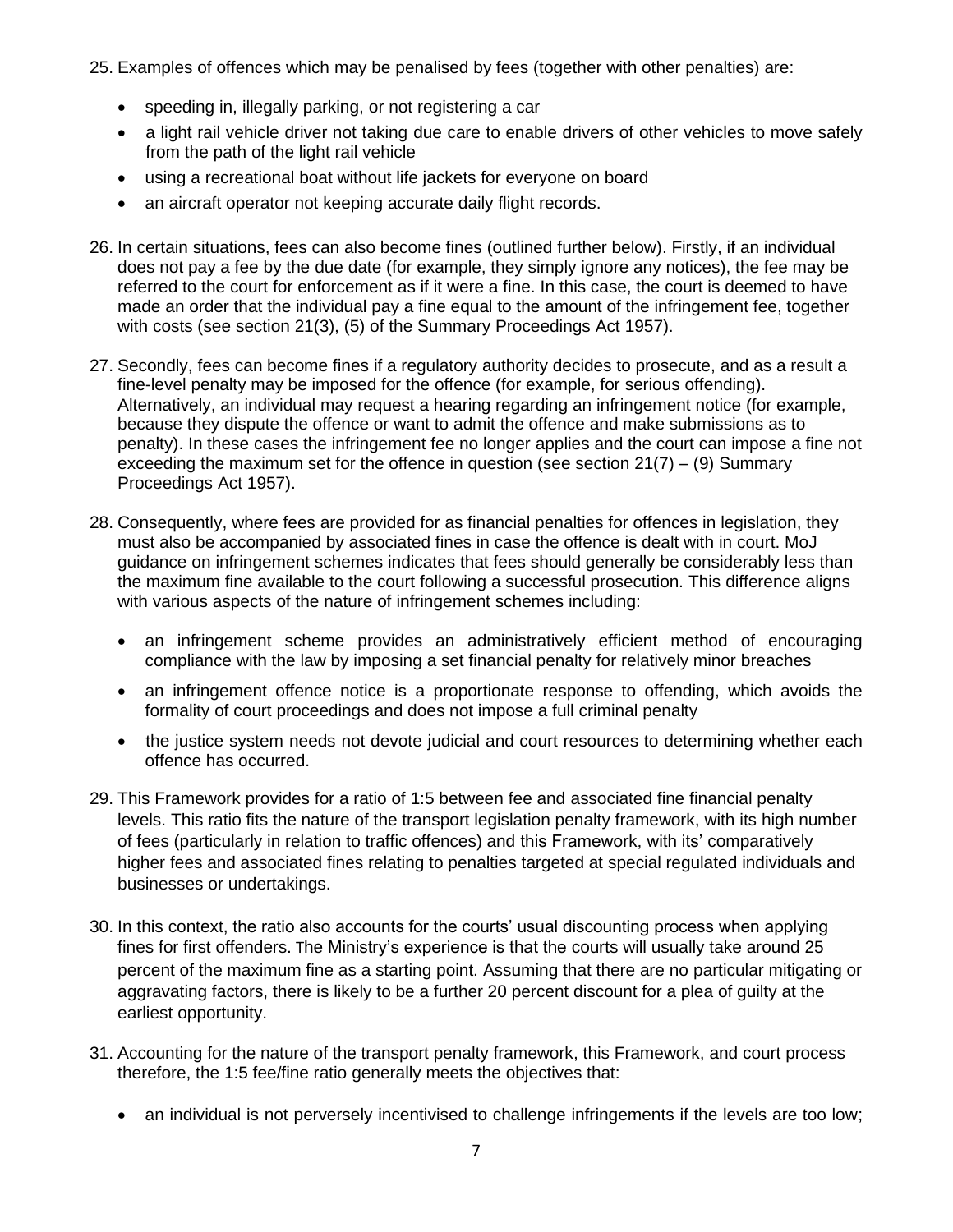but also

- there is not a 'chilling' effect on the defendant if the fine is to too high, which may stop them challenging the infringement if they if they have good grounds to do so.
- 32. Infringement schemes involve both benefits and trade-offs for the prosecuting agency, the defendant and the justice system:
	- The prosecuting agency benefits from not have the cost of bringing court proceedings or of proving the elements of the offence.
	- Penalty levels imposed are, however, reduced and, through being unable to obtain a criminal conviction, the potential deterrent effect and other possible impacts such as moral condemnation are lowered.
	- Due to no criminal conviction, the is no criminal history relating to the offence this poses challenges regarding future offending where agencies may wish to consider a person's criminal history to apply the 'public interest' test for prosecution, and for the court to take into account for sentencing.
	- The defendant benefits from:
		- $\circ$  a discounted penalty (as a 'rule of thumb' slightly less than a first offender pleading guilty at the first opportunity would, in practice, be fined by the court)
		- o no possibility of conviction
		- $\circ$  the time and cost involved in a court hearing being avoided,<sup>5</sup> despite the downgrading of a legal right.
- 33. While offences which include fee-based penalties which go to court still cannot incur convictions (see section 375 of the Criminal Procedure Act 2011); the individual does become subject to the same court action that can be taken to recover unpaid fines including:
	- taking money from a bank account
	- clamping a car
	- stopping the offender travelling overseas
	- suspending a drivers licence.

#### **Fines**

- 34. Fines are used to address more serious offences, have higher maximum financial penalties than fee-based offences, and (except where the offence can also be dealt with as an infringement offence) are imposed following a conviction. There are three situations under which fines may be imposed:
	- where an infringement offence is dealt with by a court (as described above)
	- non-infringement offences where a fine is the only penalty available
	- non-infringement offences where a fine is imposed instead of, or together with, another penalty such as an imprisonment.
- 35. Examples of offences where the court may sentence the person to pay a fine (and for some, other penalties such as imprisonment) are:

<sup>&</sup>lt;sup>5</sup> This benefit comes at the cost of needing to disprove culpability if challenging an infringement fee.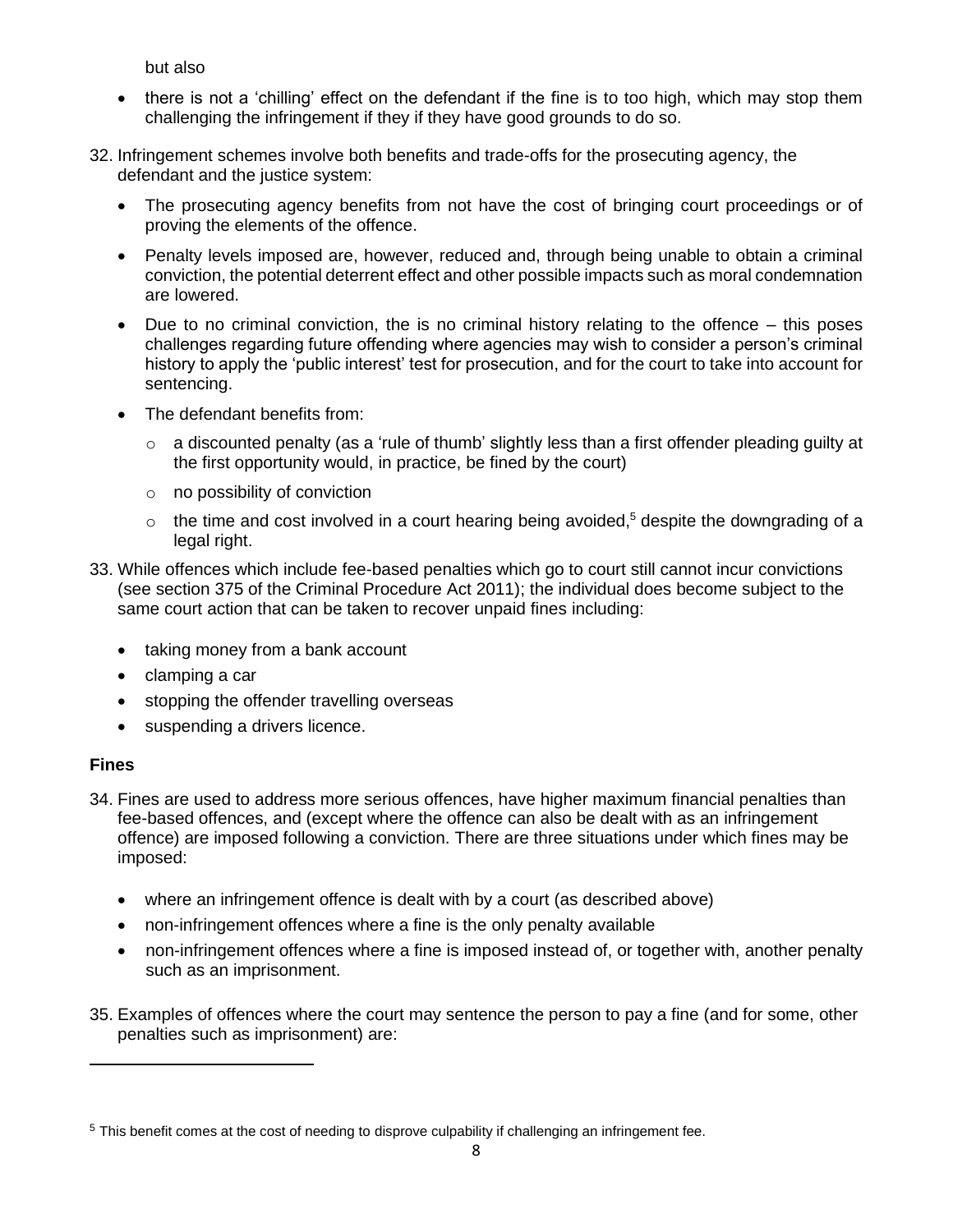- dangerous driving causing death or injury while under the influence of alcohol or other drugs
- engaging in dangerous activity involving an aircraft or ship or failing to comply with rail safety duties
- obstructing a dangerous goods enforcement officer
- carrying out rail activities without a required licence.

## **Pecuniary penalties**

- 36. Pecuniary penalties are non-criminal monetary penalties (civil remedies) imposed by a court. They are far less common than fees and fines in transport legislation, but can result in significant financial impacts on offenders. Two similar examples in transport legislation are section 47 of the Civil Aviation Act 1990 (CA Act) and section 409 of the Maritime Transport Act 1994 (MTA). These both provide that an additional penalty can be imposed by the court, linked to the amount of commercial gain received on being convicted of committing certain other offences in the Acts. So, these pecuniary penalties are also linked to criminal sanctions including fines.
- 37. However, issues around setting pecuniary penalties are outside this Framework's scope. Due to their more technical nature, if pecuniary penalties are being considered for review or development, we recommend that MoJ be consulted. The Law Commission has also produced a report, Pecuniary Penalties: Guidance for Legislative Design<sup>6</sup> (2014) providing guidance.

## <span id="page-8-0"></span>Fees and fines have sometimes developed arbitrarily – they are not always consistent or relative to actual levels of risk and harm

- 38. The exact number of financial penalties in transport legislation is difficult to quantify, but we estimate that there are about 6,000 offences in transport legislation (Acts and regulations), excluding local bylaws.
- 39. In the past, we have tended to make decisions about penalty levels for individual offences in a particular transport mode, or suites of these enforcing a particular transport rule. This has occurred without considering wider comparable offences and penalties within the modal legislation being considered, across transport legislation, or in other comparable legislation. The resulting penalty levels may then be inconsistent with fees and fines across the whole transport system or related wider legislative frameworks, especially as these individual decisions accumulate.
- 40. We also need to regularly review penalties so they keep in line with inflation, penalties for other comparable offences, and changes in society's expectations of behaviour or understanding of the effect of penalties over time. It is also important that a financial penalty is a meaningful deterrent that holds an offender to account and sends a proportionate message of denunciation for the behaviour.<sup>7</sup>
- 41. The government recognises the need to review legislation to ensure it is up-to-date and fit for purpose. The 2017 Government Expectations for Good Regulatory Practice<sup>8</sup> set regulatory stewardship expectations for departments with responsibility for developing and administering regulation including:

<sup>&</sup>lt;sup>6</sup> Pecuniary Penalties: Guidance for Legislative Design (2014) [http://r133.publications.lawcom.govt.nz/.](http://r133.publications.lawcom.govt.nz/)

<sup>7</sup> See section 7, Sentencing Act 2002

<sup>8</sup> <https://www.treasury.govt.nz/sites/default/files/2015-09/good-reg-practice.pdf>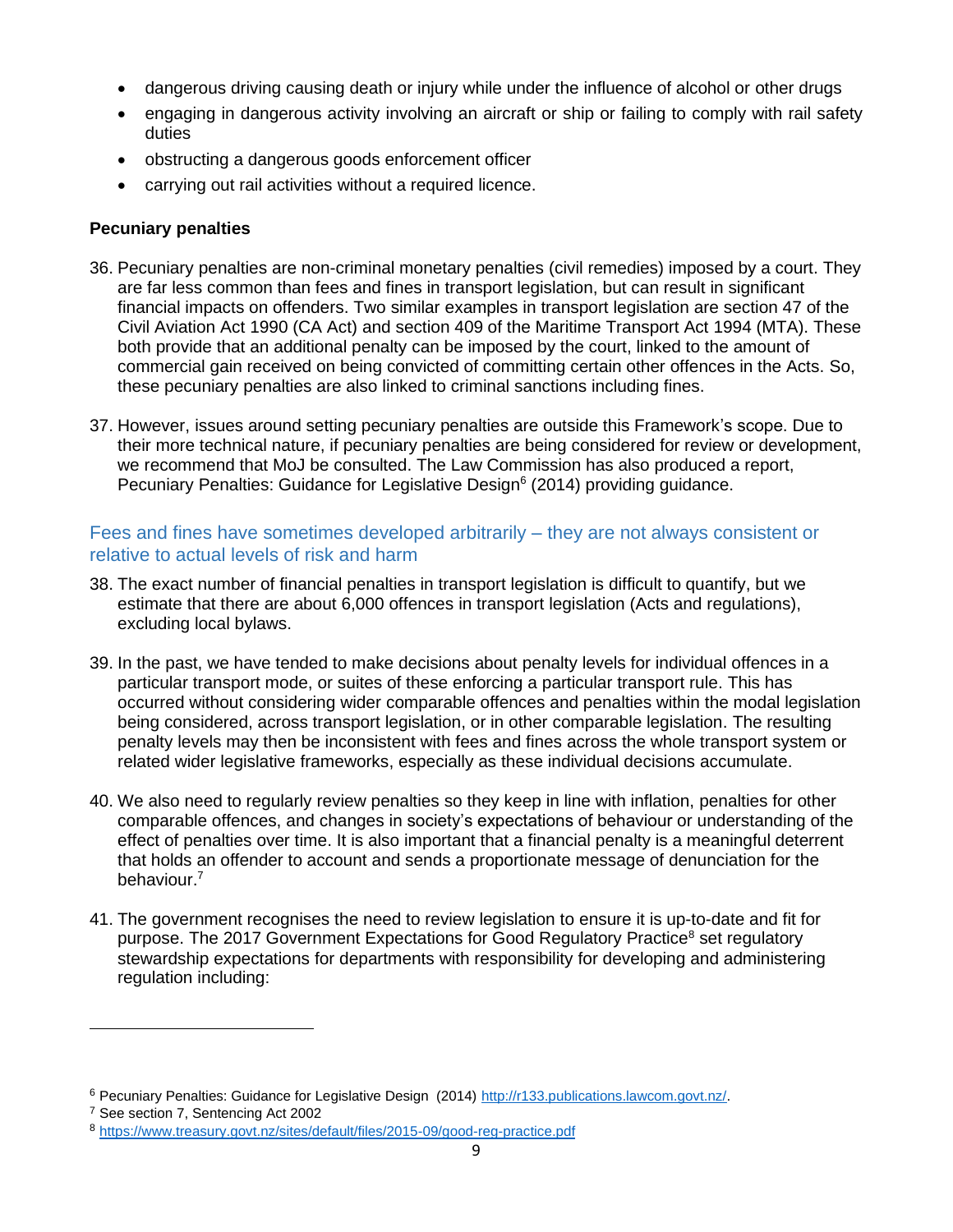- monitoring, review and reporting on regulatory systems
- robust analysis and implementation support for changes to regulatory systems
- good regulatory practice.
- 42. Some of the penalties in the transport system, particularly for more serious offences, were set as long ago as 1990 and have not have been reviewed since. Consequently, the maximum penalties in the transport system are out of touch with comparable modern legislation.
- 43. The maximum financial penalty across the three transport modes is \$500,000<sup>9</sup> and some very serious offences only have a maximum penalty of \$20,000<sup>10</sup>. This problem is exacerbated by the effects of inflation on the original deterrent value of outdated maximum penalties. In comparison, the maximum financial penalty under the Health and Safety at Work Act 2015 (HSWA) is \$3,000,000.
- 44. The MTA contains penalties for hazardous substance-related marine protection offences including fines of up to \$200,000 for a single offence. That MTA penalty was set for consistency with the penalty for the corresponding offence under the Resource Management Act 1991 (RMA). However, since then the RMA maximum penalty has been raised to \$600,000. Therefore, even the highest maximum penalty in a transport Act is significantly out of step with the corresponding RMA provision.
- 45. Despite the above, it is also necessary to bear in mind that different legislative regimes function differently and their offences and penalties target particular behaviour in a particular context. Consequently, caution needs to be exercised in making comparisons between penalties in different regimes.
- 46. While this Framework only concerns setting appropriate financial penalty levels, we must also be mindful of the wider context of the regulatory stewardship approach in which this needs to occur. We need to continuously improve the entire compliance and enforcement framework underlying regulatory systems to ensure that:
	- risk is appropriately managed
	- the balance of incentives on regulated parties is correct
	- regulators have flexibility to respond to breaches of legislation in a variety of ways
	- new types of regulatory intervention are incorporated when appropriate.
- 47. Offences and penalties need to be viewed in this holistic context. This is not only to ensure penalties are up-to-date, appropriate and comparable across legislation, but also to avoid placing undue weight on offences and penalties as a dominant means of achieving compliance outcomes.

<sup>9</sup> Further, this \$500,000 penalty relates to just two offences (s61, s61) in the Railways Act. The highest financial penalty, excluding pecuniary penalties, in maritime and civil aviation legislation is \$200,000.

<sup>&</sup>lt;sup>10</sup> For example, under the MTA a body corporate that applies for or obtains a maritime document while disqualified only faces a maximum \$20,000 fine. This means, for example, that a company with significant financial resources that has already offended, would face a low penalty for attempting to fraudulently re-establish its' business.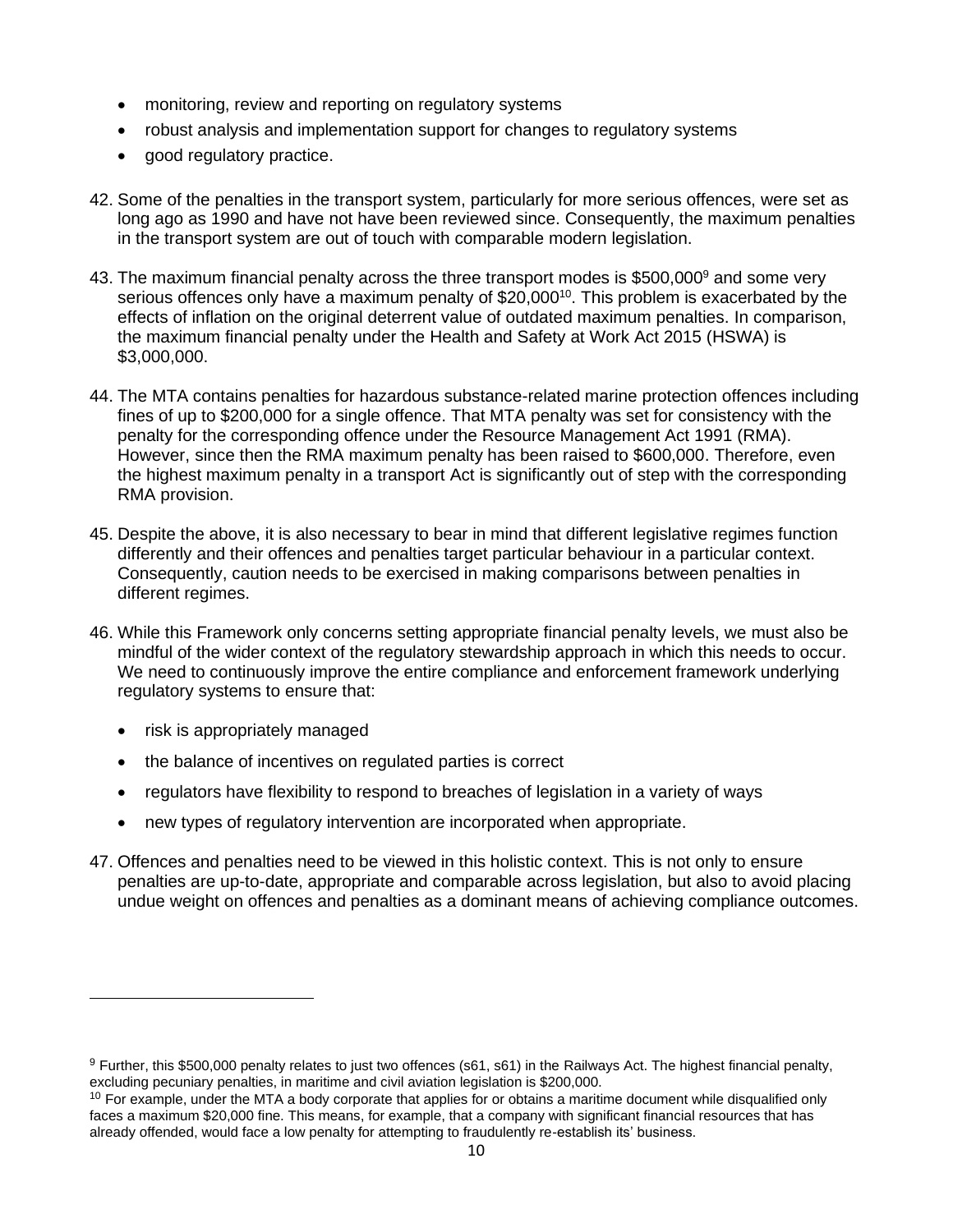#### **Issues with the current transport fee and fine framework**

48. Some of the issues with the current transport fee and fine framework include:

- *Inappropriate penalty levels regarding offences' severity:* Financial penalties are not always set at levels that acts as an effective deterrent, denunciation and response, regarding the level of risk and potential harm to people, the environment or property. For example, there is a \$150 infringement fee for impeding progress of a light rail vehicle, including by turning across a track or safety zone – a low penalty for action that could lead to serious injury to multiple people. The maximum financial penalty for an aviation document<sup>11</sup> holder (for example, an aircraft pilot) for causing unnecessary danger to any other person or property (section 43 CA Act) is \$10,000 for an individual (although a maximum 12 month prison term is also available) and \$100,000 for a body corporate.
	- $\circ$  These amounts appear low for conduct that might result in the loss of multiple lives. This is especially the case, for example, when after the Framework's harm assessment, the penalty is applied to a body corporate, which may be a large commercial enterprise with significant financial resources. This can lead to offenders factoring in the penalty as a cost of doing business.
	- $\circ$  A particular issue is that there are also examples of infringement fees existing for serious offences. This is a concern as section 375 of the Criminal Procedure Act 2011 states that a conviction cannot be recorded for an offence including an infringement fee. The principle behind this is that an infringement offence, normally applied to less serious offences, should not result in a conviction, which may have disproportionate consequences for the offender.
	- $\circ$  However, there are instances in transport where offences appear unsuitable for infringement fees. For example, the Civil Aviation (Offences) Regulations set the fines for not complying with aviation rule requirements for coding and notifying details of emergency beacons at the maximum possible under the regulations (\$50,000 for a corporate or \$10,000 for an individual). This suggests a very serious offence. However, the regulations also specify an infringement offence for the same rule breach. This means that even if the fine option is chosen (and the individual appears before a court), a conviction cannot be recorded.
- *Inconsistency across transport legislation:* Financial penalties are not always consistent across the different transport modes in relation to the severity of harm that may be expected to arise. For example, there is a \$150 fee for running a red light on a road but a \$500 fee for flying a drone over private property without permission. Running a red light could easily result in serious injury or even death. However, this serious physical harm to people is arguably much less likely in the drone-related offence, where harm from breaching people's privacy is more likely. There are also maximum \$100,000 fines in the MTA (s65) and CA Act (s44) for offences that involve a body corporate causing unnecessary danger, but a much higher \$500,000 fine in the Railways Act (s61) for a body corporate for the comparable offence of failing to comply with safety duties.
- *Inconsistency with comparable legislation:* There are large differences between transport fine levels and those in HSWA, for similarly serious offending. In contrast to the above MTA, CA Act and Railways Act offences, section 48 of HSWA prescribes an offence for a person who fails to comply with a duty that exposes an individual to risk of death, serious injury or serious

<sup>&</sup>lt;sup>11</sup> 'Aviation document' means any licence, permit, certificate, or other document issued under the CA Act to or in respect of any person, aircraft, aerodrome, aeronautical procedure, aeronautical product, or aviation related service. These documents effectively permit participants to operate in the civil aviation system.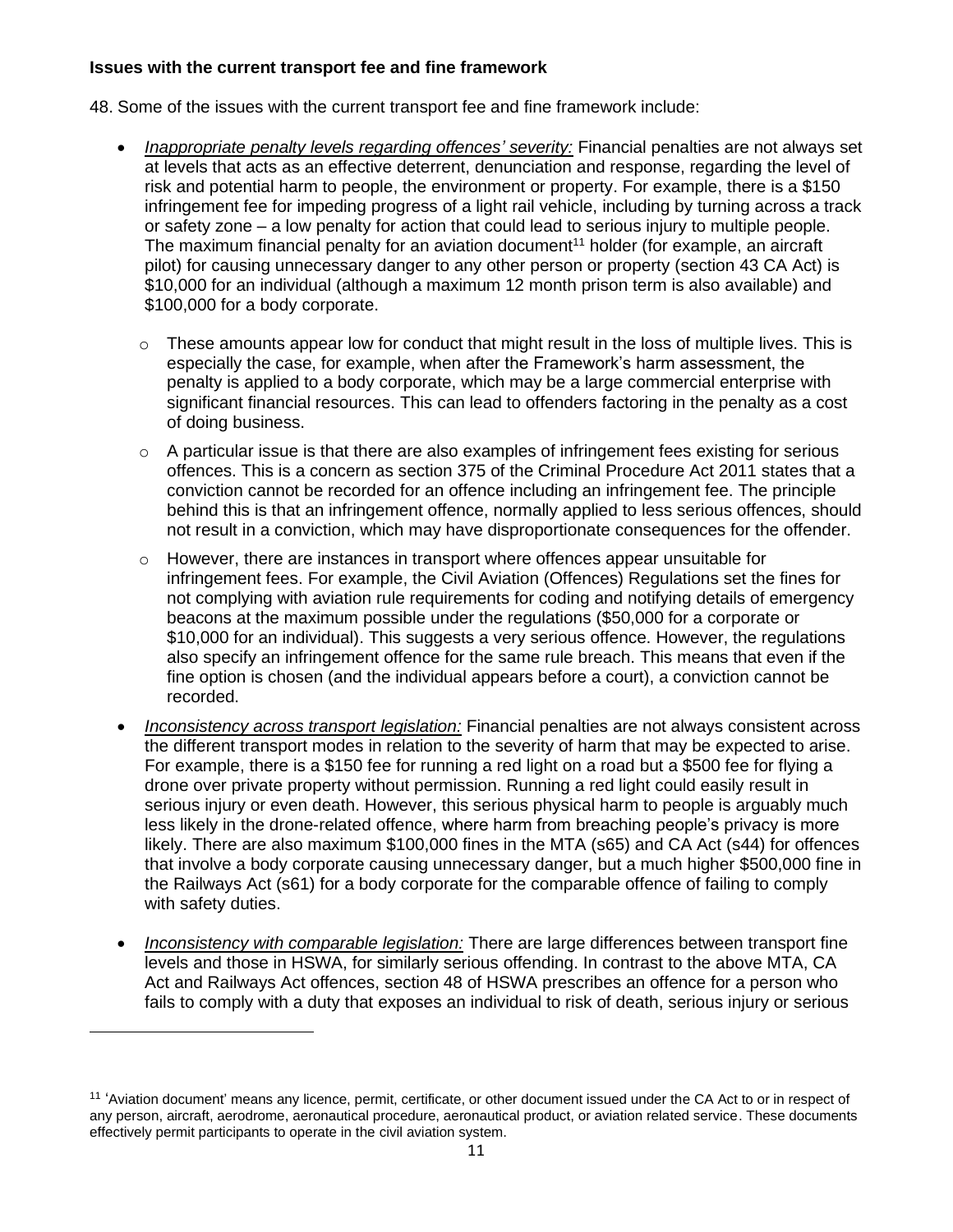illness. This HSWA offence has a maximum penalty of \$1,500,000 for a body corporate. These differences are striking particularly because the CAA and Maritime NZ, as designated HSWA agencies, can elect to prosecute under either the transport or HSWA regimes for the same event.

- *Lack of differentiation for offender types:* Some financial penalties have not taken into consideration the appropriateness of penalty levels for 'individuals' versus 'businesses or undertakings'.<sup>12</sup> Businesses or undertakings, which include commercial or corporate entities, are subject to higher public expectations, have more extensive responsibilities (for example to their staff, customers and the public) and may have significant financial resources. For example, there is a \$600 fee for an unsecured item on a vehicle, whether it is merely a car with trailer or a large commercial truck transporting goods. A higher penalty would likely be necessary to deter a large commercial operator from merely factoring the cost of penalties into its business model. There is consequently often a sound policy basis for having separate offences with higher penalties for businesses.
	- $\circ$  Financial penalties also do not currently recognise a group we have identified as 'special regulated individuals', whose obligations fall somewhere in between 'regular' individuals and businesses or undertakings. Such individuals may include, for example, a taxi driver, pilot, ship's master or freight driver. We outline the concept of special regulated individuals further on pages 19-20.
	- $\circ$  There are higher penalties for entities defined as 'body corporates' for some offences in transport legislation. However, we consider the term 'businesses or undertakings' is more appropriate as it can include commercial or corporate entities and not-for-profit 'undertakings' like local government bodies. The new concept of using the term 'businesses or undertakings' is outlined in more detail on pages 20-22.
- *Ratios between fees and fines:* The ratios between progression from fees to fines is not always consistent. For example, if an individual does not display a current Transport Service Licence card (land)<sup>13</sup>, the fine is five times the level of the fee. However, for not producing a document of compliance (maritime), the fine is 2.5 times the level of the fee. This difference does not appear justified given the similarity of transgression in these offences, and that they both involve not displaying necessary documentation on vehicles or craft. Irrespective of this, there seems no logical reason that fee to fine ratios should differ between any offences.

# <span id="page-11-0"></span>**Responding to identified issues with a principles-based framework**

## <span id="page-11-1"></span>Using a framework to review our current fees and fines and ensure a consistent approach for the future

49. In response to the issues discussed above, we have developed a systematic, principles-based framework to use as a guide to set financial penalty levels in both primary and secondary transport legislation.

 $12$  The term used here as 'businesses or undertakings' is adapted to an extent from HSWA, but does not match HSWA's 'Person Conducting a Business or Undertaking'. In the Frameworks' context the term includes a broader range of entities including bodies corporate. Undertakings refers to non-commercial organisations such as councils or charities. <sup>13</sup> Drivers and operators of freight, vehicle recovery and passenger transport services industries are required to comply with

a range of rules and regulations. In most cases this includes holding an appropriate Transport Service Licence.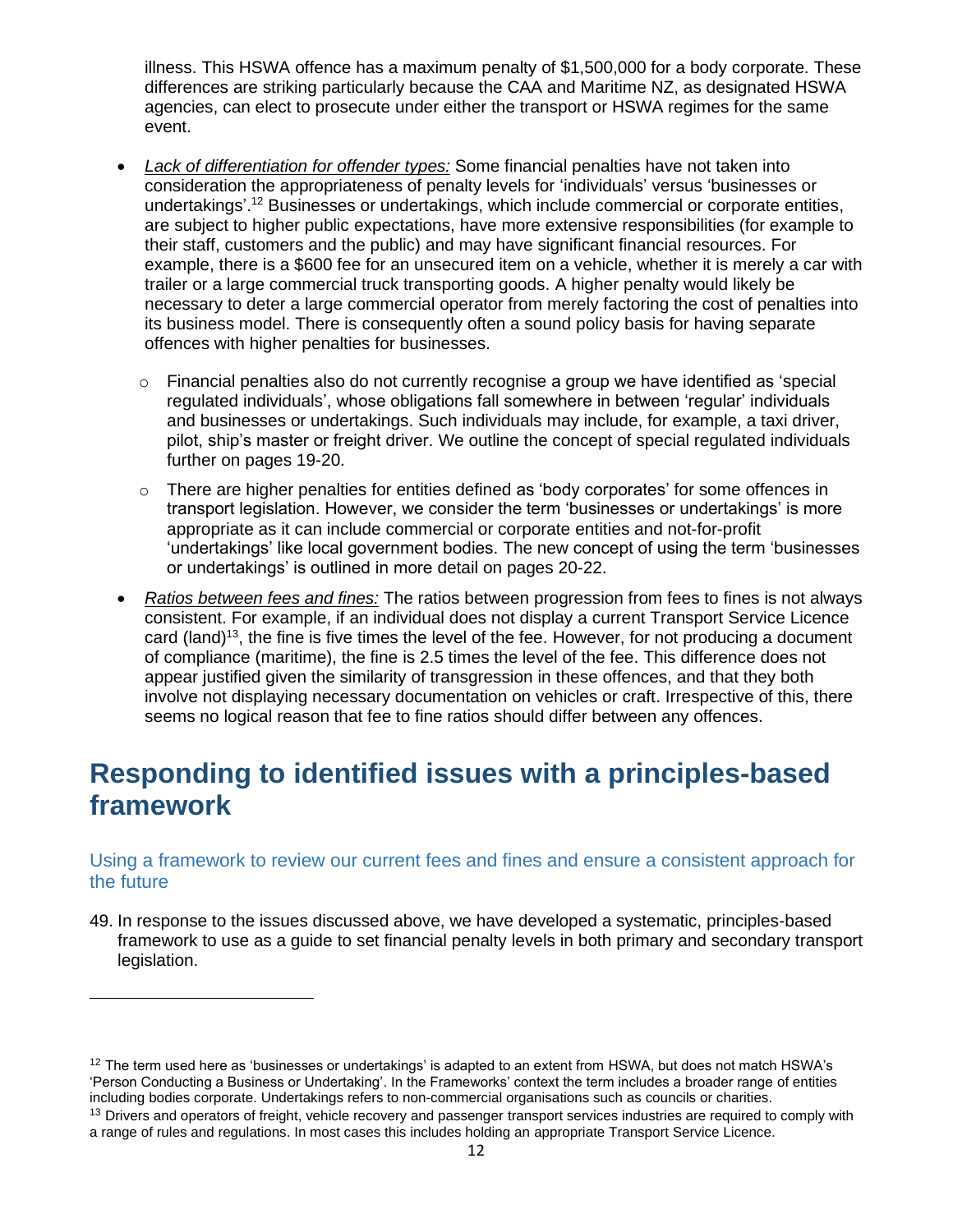50. We expect that establishing a principles-based financial penalties framework will:

- reduce inconsistencies across transport legislation over time
- contribute to fairer and more effective penalties
- improve administrative efficiency through a more logical framework to enable review
- reduce the consequences of ad hoc decision making in the future.
- 51. Having more consistent fees and fines across the transport modes, in relation to expected harm from offences, is a key objective of the Framework. However, we recognise that the regulatory contexts across the modes, including types of participants, risk levels and their management, social acceptance of risk and enforcement approaches, differ.
- 52. The Framework recognises this in that these different contexts can be accounted for when proposing appropriate financial penalty levels, due to differing modal context. Similar actions in different transport modes will not necessarily lead to similar penalty levels. However, to support consistency, actions expected to result in similar levels of harm, irrespective of transport mode, should have similar penalty levels.
- 53. The Sentencing Act 2002 lists several purposes and principles of sentencing that are also relevant to developing or reviewing financial penalties. These include, among others:

### **Purposes**

- Holding an offender accountable for harm.
- Promoting responsibility in the offender.
- Denouncing unacceptable conduct.
- Deterring offenders and others from committing similar offences.
- Protecting the community from the offender.

#### **Principles**

- The gravity of the offending and culpability.
- The seriousness of the offence in comparison to other types of offences.
- 54. The Framework principles listed below acknowledge the purposes and principles that the court will take into account, together with additional factors that we consider make for fair and effective financial penalties. The following narrative details each principle in turn. These principles can be used to consider future financial penalty levels in the transport system, or review current penalties.

## **Four principles to consider in reviewing or establishing financial penalty levels:**

- 1. Respond to offences' severity.
- 2. Act as a deterrent.
- 3. Be proportionate.
- 4. Consider the responsibilities and financial capacity of the individual or entity.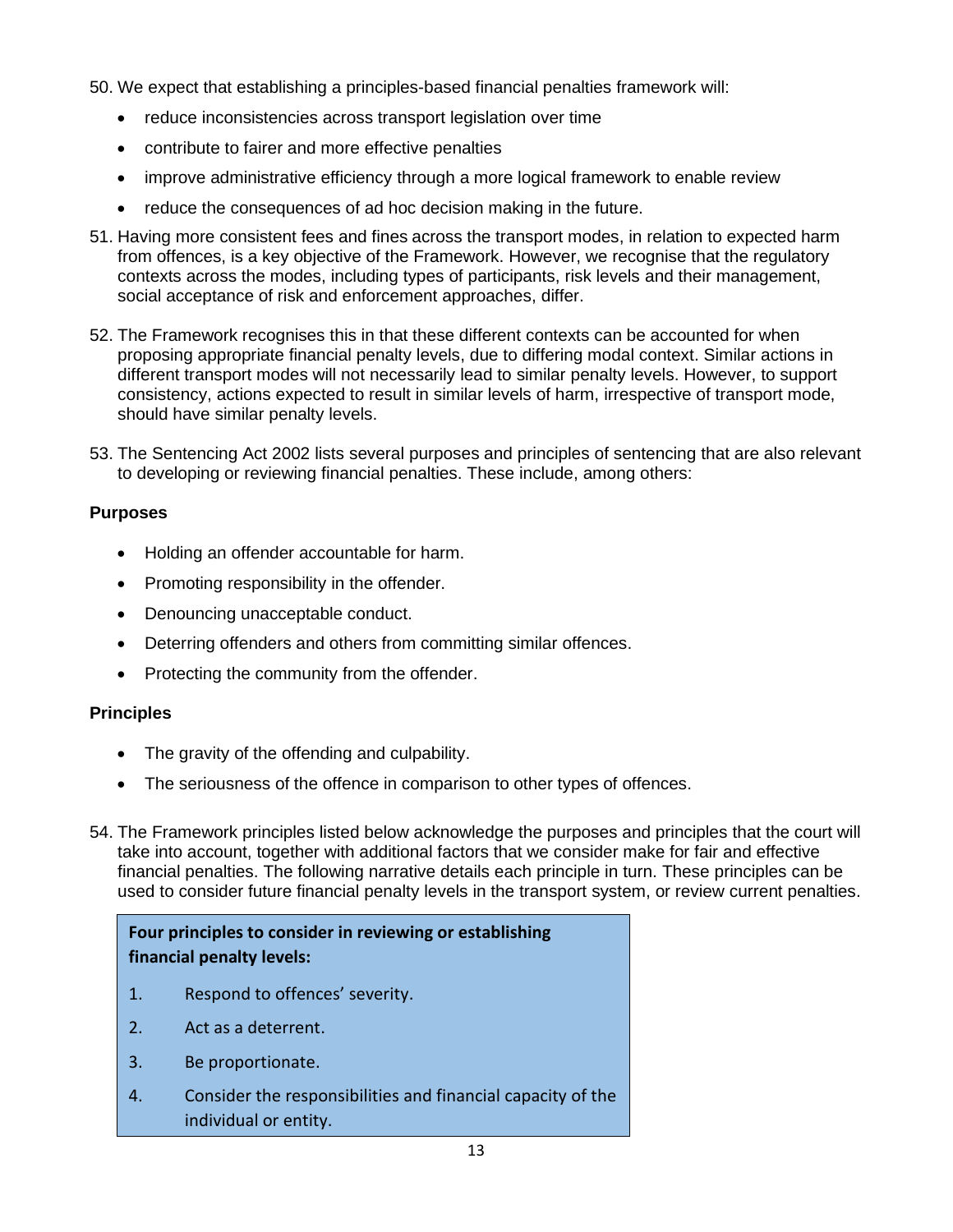## <span id="page-13-0"></span>Principle 1: Respond to the offence's severity

- 55. When considering the severity of an offence, it helps to consider the type or types of harm, likelihood that harm will occur if the offence occurs, and how severe the negative consequence is or may be should the harm occur.
- 56. This Framework breaks harm down into three types: system; safety; environmental and property. Note that any of these harms may occur from the same behaviour.

#### **System harm**

- 57. System harm relates to harm from breaching transport system requirements in and of themselves. This involves effectively committing an offence by breaking any duty or requirement in transport legislation. These system requirements comprise the duties and requirements considered necessary for a safe, secure, effective and efficient transport system. These include such duties and requirements as needing to show driving competence by passing a driving test and obtaining a drivers licence to drive on a road. Not having required transport documents across transport legislation would be common system harms.
- 58. System harm itself is not tangibly, directly, or immediately harmful to people, property or the environment. However, it breaches system requirements put in place to safeguard these things. Not meeting these requirements can undermine the system and lead to negative outcomes, including the safety and environmental and property harms outlined further below.
- 59. For example, it is an offence and minor system harm, while not in itself dangerous or risky, if a driver forgets to take their driver licence with them and cannot produce it when asked by a police officer. Greater system harms are driving without holding a driver licence at all, or driving while disqualified, as these offences are more strongly linked to negative outcomes. Failing to keep accurate maintenance records, particularly for rail vehicles, ships and aircraft, for example, could be seen as a relatively serious system harm, due to the potential for serious consequences from the failure of components.
- 60. Ongoing or widespread disregard for the requirements in the system can be very serious, even when the breach of a requirement occurs without incident. This is because the offender is technically showing a lack of regard for the system requirements and the consequences of not following them, which are in place to guard against harm occurring. We do acknowledge that offenders will not always consciously disregard system requirements in offending. Other variables can also influence behaviour, such as socio-economic circumstances (for example in not maintaining an up-to-date warrant of fitness), or not being fully aware of the risk which may result from a particular system offence.
- 61. There are significant potential harms inherent in breaches of system requirements, particularly, for example, in the aviation, rail and maritime transport systems. Requirements impose accountability, competency and probity obligations on certain participants, such as ship, train and aircraft operators, pilots and ships' masters, designed to protect life, property and public welfare.
- 62. Such requirements might include the need to ensure that proper maintenance records are kept, safe operational procedures are documented, accidents and incidents are reported, or that individuals are medically fit to operate craft. Breaches in these areas compromise the system's capacity to detect and respond to risks that if undetected can lead to catastrophic consequences.
- 63. Breaching system requirements could also result in significant economic loss to parties through 'downstream' negative consequences. Further, it could cause reduced integrity of the transport system, reducing the public confidence that it is safe and effective. The Framework holds that all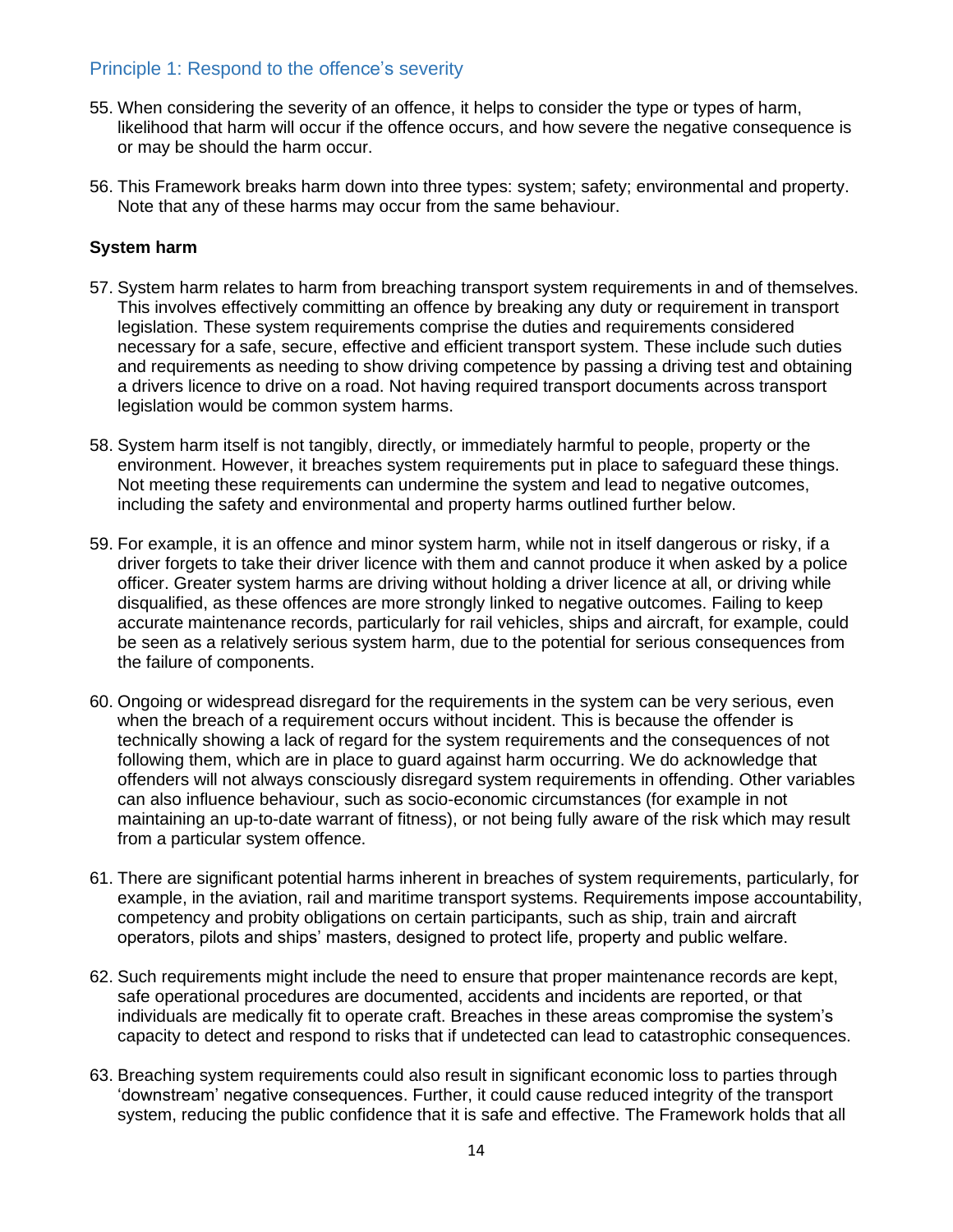offences involve some level of system harm because in offending, an individual or entity is breaking a transport system requirement.

## **Safety harm**

- 64. Safety harm refers to behavioural actions that constitute a risk of, or actual, tangible harm to people. This involves situations where it is evident that the behaviour is inherently dangerous. The degree of risk and the likelihood of actual harm vary according to the behaviour in question. Failing to indicate when turning, for example, generally carries less inherent risk than not stopping for a red light, operating a vehicle in a dangerous or reckless manner, or driving under the influence of alcohol or other drugs. However, all these actions reflect safety harm.
- 65. There is increased safety risk where an individual in charge of an aircraft, rail vehicle or ship carrying passengers, for example, does not meet the standard of conduct expected of someone in their position. This is because this situation may put hundreds of lives at risk of death or injury. Safety is a priority for the transport system, as unsafe behaviours can harm the individual themselves, workers, passengers and the public.

### **Environmental and property harm**

- 66. Environmental and property harm is a similar concept to safety harm, but refers to behavioural actions that constitute a risk of, or actual, tangible harm to the environment, property or infrastructure. For example, in transport legislation rules contain provisions designed to protect the environment from pollution from discharge of hazardous substances, exhaust emissions, rubbish and oil.<sup>14</sup>
- 67. There are also offences in transport regulations about the improper use of, harm or damage to public and private property such as parking offences, offences relating to toll payment, or destruction of property. Further, where there is safety harm to people there will also normally be a component of environmental and/or property harm, even if minor, given safety harm will often involve at least damage to a vehicle or craft.

## **Overall harm**

- 68. When considering financial penalty levels, policy and regulatory agencies need to consider all three types of harm to respond to the severity of the offence appropriately. In the case of shipping, for example, environmental and property harm can often be a direct consequence of conduct that constitutes a safety harm, such as operating a vessel dangerously. The more severe the potential harm or likelihood that harm will occur if an offence occurs, the higher the penalty level should be.
- 69. System, safety, and environmental and property harms can occur in the same offence. For example, where the master of a ship carrying oil operates the ship in a dangerous manner, and runs aground causing the oil to spill into the sea. There is a safety hazard as this action endangers the ships' crew. The oil is also toxic to the marine environment, thereby causing environmental harm and a risk to human and animal health. Finally, as does all offending, this conduct breaks a system requirement designed to keep the transport system safe and therefore involves system harm.

<sup>&</sup>lt;sup>14</sup> This document is only concerned with environmental matters covered under transport legislation. For more information about other requirements relating to pollution and water or air quality see Ministry for the Environment [https://www.mfe.govt.nz/.](https://www.mfe.govt.nz/)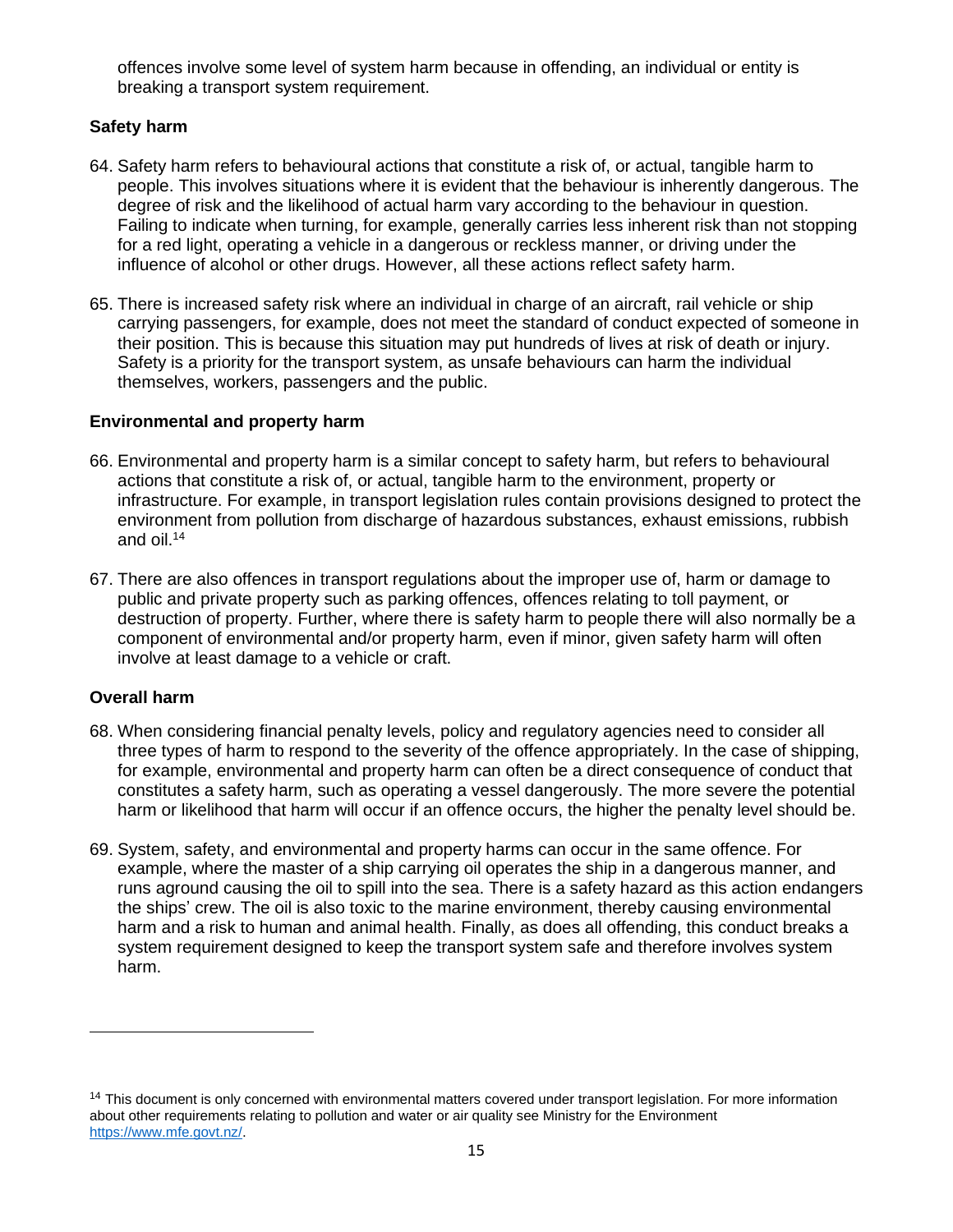70. When determining how serious an offence is, the overall seriousness is a product of all of the types of harm involved and their individual levels of severity. Offences that are more serious often include a significant system harm (for example lack of a relevant licence), alongside a heightened or realised risk of harm to people, property or the environment.

#### **Risk or actual harm**

71. Transport offences can also be categorised based on behaviour that has:

- a known risk of safety or environmental and property harm (for example, not properly maintaining a vehicle, vessel or aircraft ); or
- actually caused safety or environmental and property harm (for example, dangerous driving causing death, oil pollution damage).
- 72. Many offences targeting risky behaviour aim to reduce the chance of these risks or harms materialising. Preventing harm is better than reacting to a situation where loss of life, injury, damage or pollution has already occurred. A high likelihood of harm from an offence should have a higher penalty level to influence people's behaviour, encourage compliance, and reduce the level of risk of something undesirable happening.
- 73. This reflects that the difference between dangerous behaviour, and dangerous behaviour *causing harm,* depends on chance and circumstance, rather than any difference in the nature or culpability of the offending conduct. However, we acknowledge that financial penalty levels are merely one factor able to reduce offending risk, others including such things as awareness, education, and withdrawal of privileges to operate in the transport system. These factors can operate together to reduce risk.
- 74. There are many types of inherently risky behaviour, which in certain circumstances could lead to serious consequences. For example, consider a pilot operating a commercial aircraft, or a passenger train driver, while under the influence of alcohol or other drugs. Depending on the level of impairment, the increase in risk may range from minor to very large, but the potential consequences if the risk is realised are catastrophic and could include the loss of multiple lives.

#### *Interaction with Crimes Act 1961:*

Our transport legislation includes a graduated series of offences. These range from infringement offences to more serious offences, where a finding or an admission of guilt will result in a conviction and penalties including substantial fines and even imprisonment. These more serious offences usually relate to inherently risky, careless, intentional or more dangerous behaviour, but are specific to the transport mode (land, air or sea) being regulated.

Offences in the Crimes Act may also be available where behaviour is sufficiently serious to merit the higher penalties in that more general legislation. For example, the offence of 'Endangering transport' under section 270 of the Crimes Act carries a maximum penalty of 14 years imprisonment. This is far greater than the maximum 12 months imprisonment for offences such as 'Endangerment caused by holder of aviation document' (section 43 CA Act 1990) and 'Dangerous activity involving ships or maritime products' (section 65 MTA). However, these offences do also carry financial penalties.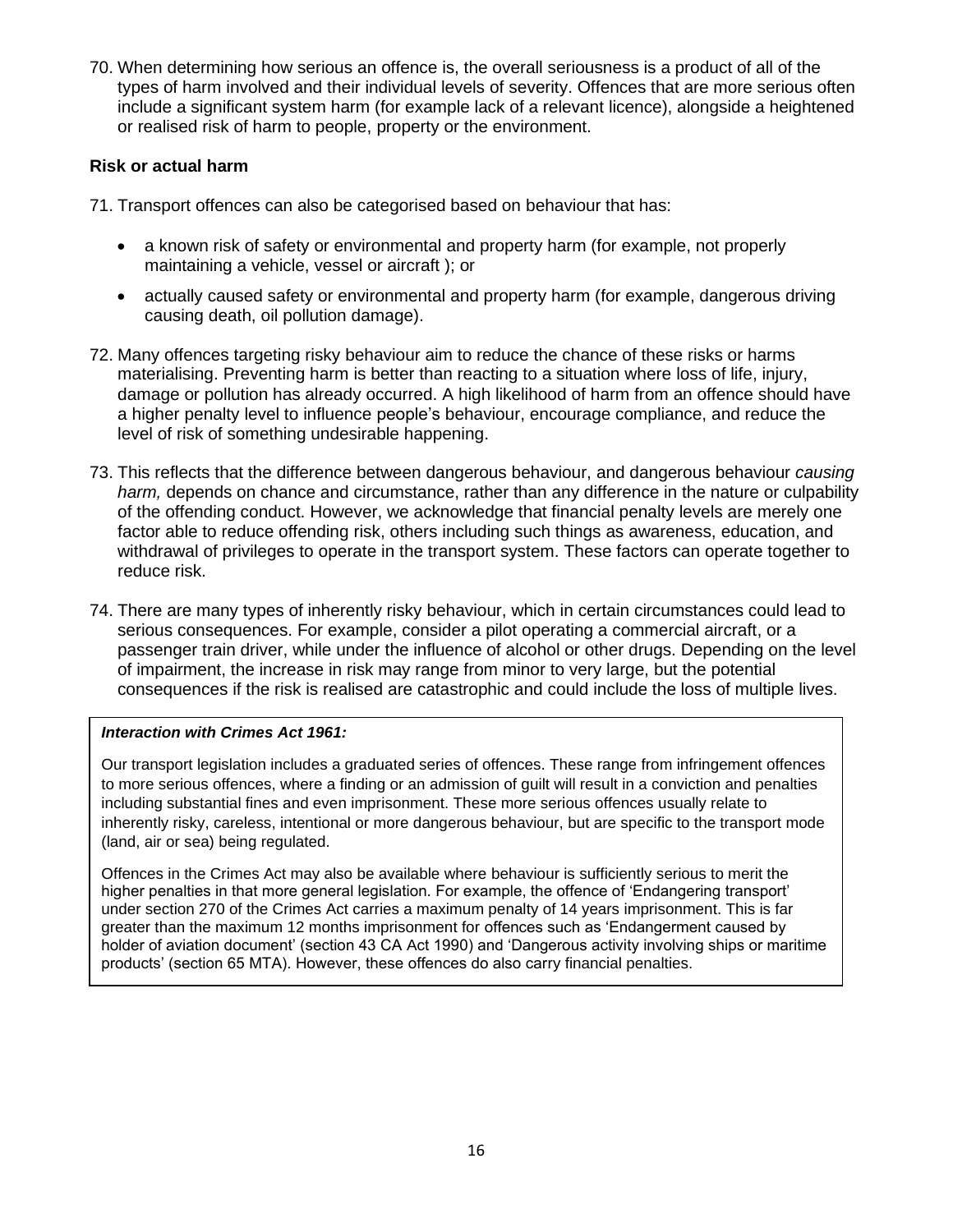## <span id="page-16-0"></span>Principle 2: Act as a deterrent to undesirable behaviour

75. Aiming to deter offending is an important purpose of financial penalties. <sup>15</sup> However, caution is required as evidence of the deterrent effect of penalties is inconsistent. There is no linear relationship between the penalty amount and the level of deterrence, which will be different for different people or entities, in different circumstances.

76. Deterrence will depend on factors such as:

- whether the individual is aware of the penalty level
- their financial circumstances
- their willingness and ability to comply (which may be due to not understanding the risk or their obligations)
- their level of comfort with carrying out the risky behaviour
- whether they deem the benefits of offending to outweigh the costs
- their perception of the potential consequences.
- 77. The deterrent effect of financial penalties works best when people are aware the penalties exist and the threat of detection is sufficient. The certainty and swiftness of application of the penalty are also important deterrent factors, which is an advantage of fee-based penalties.
- 78. Accessibility and clarity of the law regarding offences also appears to play an important role in reducing offending. Offences are often committed by those little understanding of the law and did not realise that their acts or omissions were offences with associated penalties. Research suggests that knowledge of the existence of an offence can therefore deter offending.
- 79. While acknowledging the above factors, financial penalty levels are important deterrence tools in the transport sector. This is particularly regarding addressing behaviour associated with financial loss or gain for a commercial operator, or at an individual level. Setting an appropriate level expected to deter commercially-based negative behaviour is illustrated by the following example.

#### **Poor Knights and Three Kings islands – deterring negative commercial activity**

In 2005 the Ministry needed to address a problem with ships regularly routing near the Poor Knights and Three Kings islands – an environmentally sensitive area. This activity breached new requirements in Marine Protection Rule Part 190, Mandatory Ships Routeing, which gave effect to "areas to be avoided" by certain ships in this area. At the time there were no offences and penalties associated with these breaches, arguably signalling that these breaches were not important.

In considering an infringement fee level for breaching Rule part 190, the Ministry determined that a fee below \$2000 would not provide a realistic deterrent regarding the potential financial benefit to be gained from the breaches. This was given that savings regarding time, fuel and ship hire (charter rate), from the breaches were calculated to be around \$2000. Current penalties for these breaches consist of infringement fees of \$2000 for individuals and \$12,000 for persons other than individuals (for example, body corporates), and fines of \$5000 for individuals and \$30,000 for persons other than individuals.

<sup>&</sup>lt;sup>15</sup> Section 7(f) of the Sentencing Act 2002 states that one of the purposes of penalties is "to deter the offender or other persons from committing the same or a similar offence."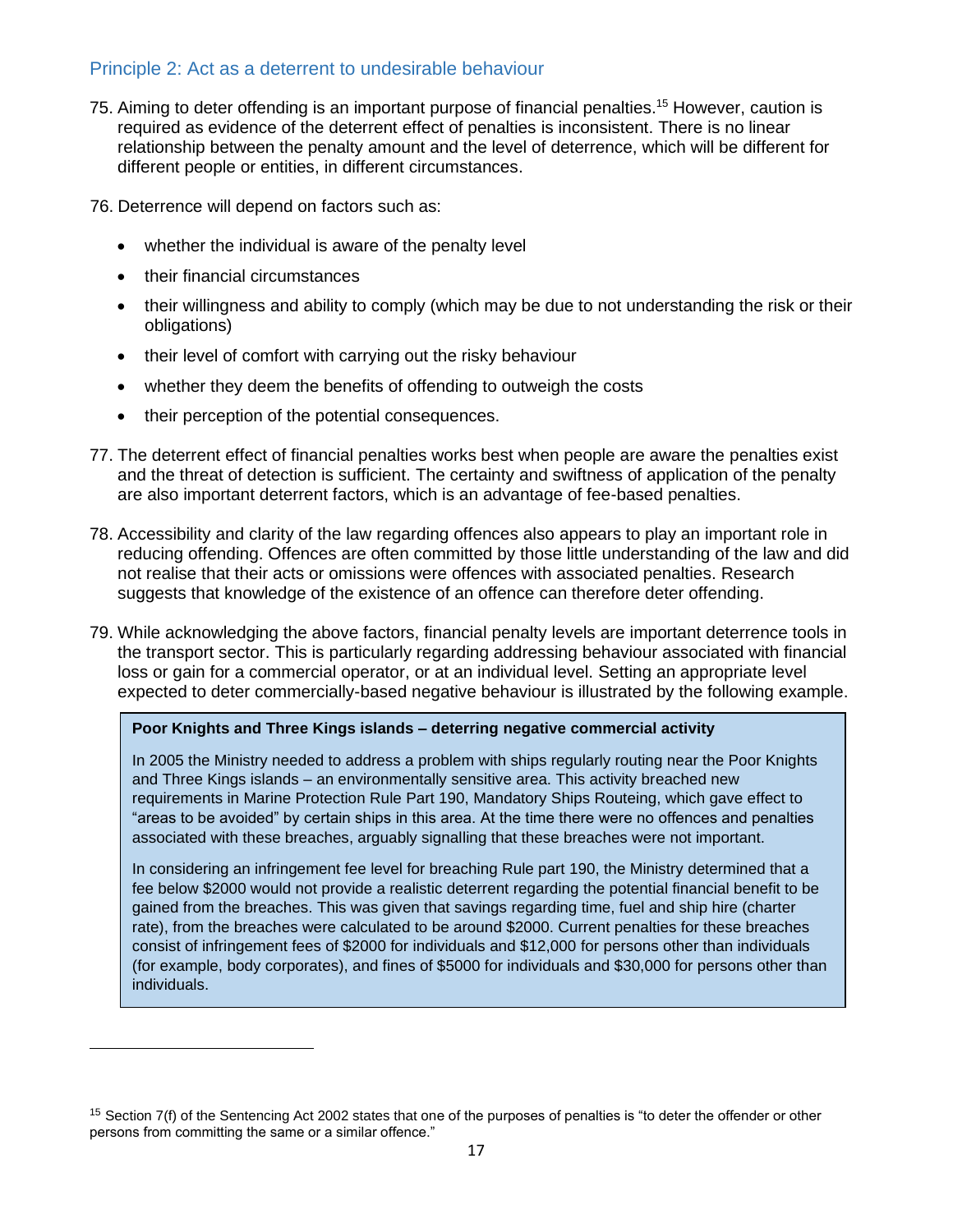- 80. An example of a situation where the deterrent effect has seemed limited due to penalty levels is parking infringements in urban areas. In 2019, infringements for overstaying in a public parking space started at \$12. This did not offer significant deterrence when compared with parking rates in Auckland and Wellington particularly. A 2019 survey found city parking rates were commonly between \$4 and \$8 and up to \$15 per hour. <sup>16</sup> So, in some circumstances some people may have thought it was worth risking the chance of getting a parking ticket.
- 81. Levels of financial penalties also provide a societal 'signal' of how seriously an offence is considered. This potentially supports society's level of condemnation of the behaviour and may influence behaviour over time.
- 82. Aside from penalty levels, there are several other factors that may contribute to the deterrent effect of fines in particular. These include the negative reputational effect of having a court appearance and conviction in relation to an offence, inconvenience of the process, and potential effects on employment and travel.
- 83. Regarding offending by businesses involved in commercial transport activity, it is important that maximum penalty levels available for the most serious offending are high enough for courts to impose appropriate penalties. These are penalties that fully reflect the level of harm and culpability associated with the offence. For very large businesses, this also means penalties that serve as a genuine deterrent rather than just a cost of doing business.
- 84. A financial penalty, in the form of a fee or fine, may also be imposed alongside another type of penalty, such as licence/document removal by the regulator, demerit points or, for an individual, imprisonment. Depending on the circumstances of an individual's offending, a non-financial penalty may be a greater deterrent to future negative behaviour, or the combined effect of financial and non-financial penalties used together may be most effective.

## <span id="page-17-0"></span>Principle 3: Be proportionate

- 85. The financial penalty assigned needs to be proportionate to the level of harm it is addressing. Further, offences should be consistently proportionate to other offences linked to similar levels of harm across the transport system and in wider legislation. Offences with a similar harm severity level and likelihood of harm if the offence occurred, should have similar penalties. Being proportionate and consistent across regulatory frameworks are key aspects of fair, effective, penalty regimes.
- 86. This is true within and across the transport modes, and more widely across comparable government compliance situations, such as health and safety requirements at work. For example, Maritime NZ and CAA are both designated regulators under HSWA, but HSWA has higher maximum fine levels than those in transport legislation. This can lead to significantly different penalty levels between these two regulatory frameworks, for offending of similar severity. This may imply that offending in one framework is somehow more harmful, which is not justified. There are two aspects to this.
- 87. Firstly, in many situations an individual's actions can be an offence under HSWA and the MTA or CA Act. However, because the maximum HSWA penalties are much higher, prosecution under HSWA is likely to result in a heavier penalty. Secondly, in situations where there is no offence under HSWA (for example, involving a foreign operated ship) the CA Act or MTA must be used.

<sup>&</sup>lt;sup>16</sup> Informal survey conducted by the Ministry, May 2019.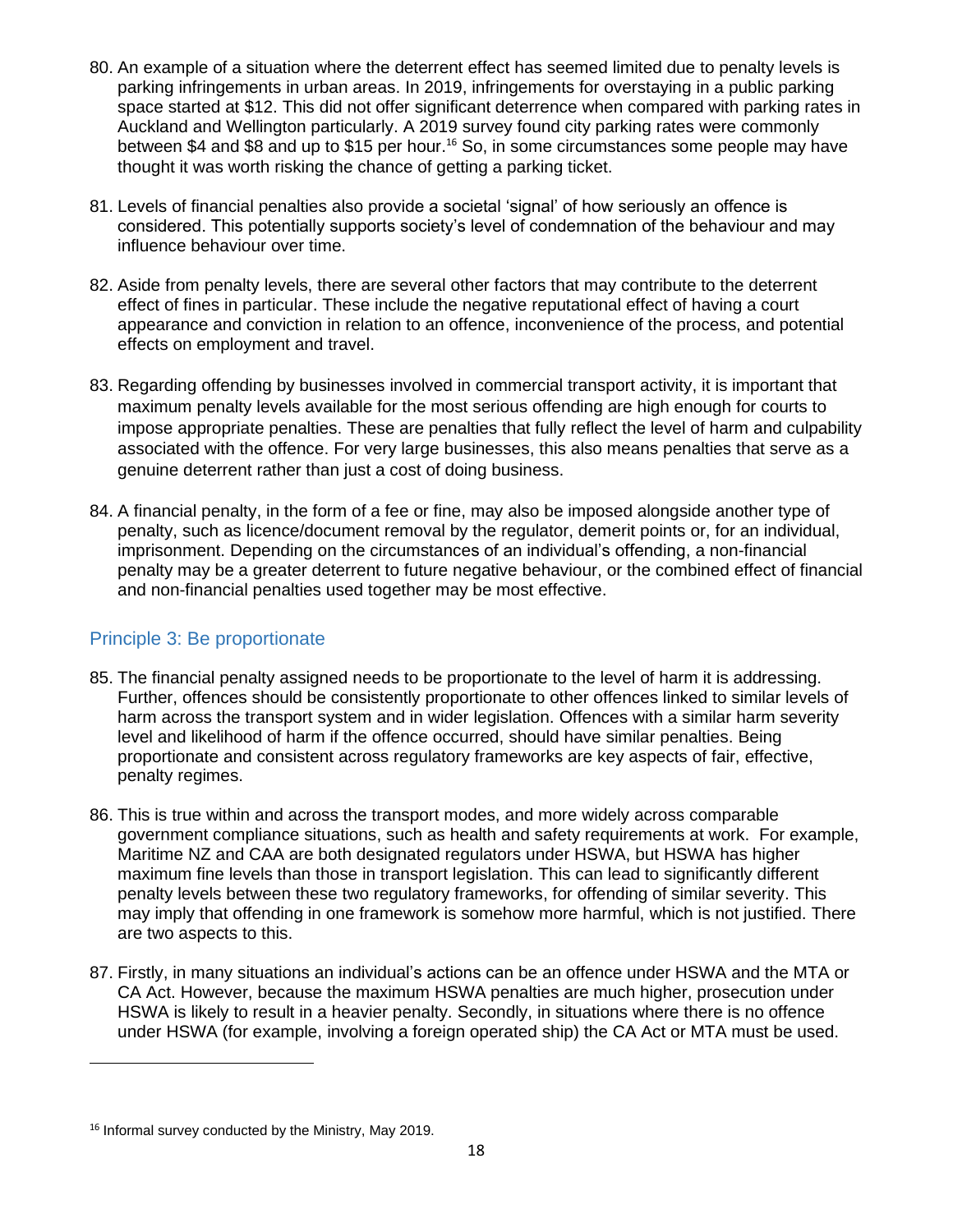This may result in potentially lower penalties for conduct that would have attracted higher penalties had it been prosecuted under HSWA.

- 88. This means that differences in the context of an incident could change whether charges are laid under the transport regime or HSWA, with a corresponding different penalty amount.
- 89. To provide the right context for proportionality, financial penalties for offences that are more serious should be imposed by a court. Conversely, low risk, low harm offences may be more suitable for lower fee-based penalties and can be imposed by a regulator. However, all transportrelated offences that are suitable for fees must also have an associated fine. This is to enable the court to consider issuing fines when circumstances warrant this, such as when a regulator wishes to charge and fine serious or persistent offender instead of issuing another infringement fee.
- 90. When transport offences are reviewed against the Framework, it may be that some penalties need to increase and some decrease so they are proportionate and fair.

### <span id="page-18-0"></span>Principle 4: Consider the responsibilities and financial capacity of the individual or entity

- 91. The transport system is broad reaching, covering the movement of people and goods locally, regionally, across the country and internationally. Almost all New Zealanders use the transport system daily and consequently we all have a part to play to ensure the safe running of the system. However, we place a higher level of trust on some people operating in the transport system.
- 92. Therefore, penalty levels should also consider the responsibility associated with specific roles in the transport system and the extra expectations we have of the people undertaking them. Parts of the system, such as commercial aviation, rail and shipping and public transport, are more closely regulated because we have higher expectations of good training, appropriate operating procedures and attention to safety.
- 93. People undertaking high trust roles in these parts of the system are required to be 'fit and proper' persons (that is, competent and of strong integrity). Businesses that operate transport services must demonstrate that they have systems and processes in place to mitigate risk. The Framework recognises three categories of potential offenders that penalties may apply to.

#### **Individuals**

94. The majority of people participating in the transport system can be described as 'regular' individuals. These include people such as passengers on public transport or those with licences to drive domestic motor vehicles. These individuals do have responsibilities to obey relevant transport requirements. However, they do not have professional responsibilities in the system and are not responsible, for example, for operating large vehicles or craft associated with a duty of care to large numbers of people.

#### **Special regulated individuals**

- 95. We recognise that there are some situations where there are higher expectations of, and obligations on, individuals due to their roles in the system and that penalties should reflect this. This framework categorises these individuals as 'special regulated individuals' - people who, for example, are responsible for the lives of paying passengers, are trusted with transporting dangerous goods, or who operate larger or specialised vehicles that are more hazardous.
- 96. Such individuals will typically be undertaking duties in a professional capacity such as aircraft pilots, seafarers or commercial drivers. These individuals may have specialised transport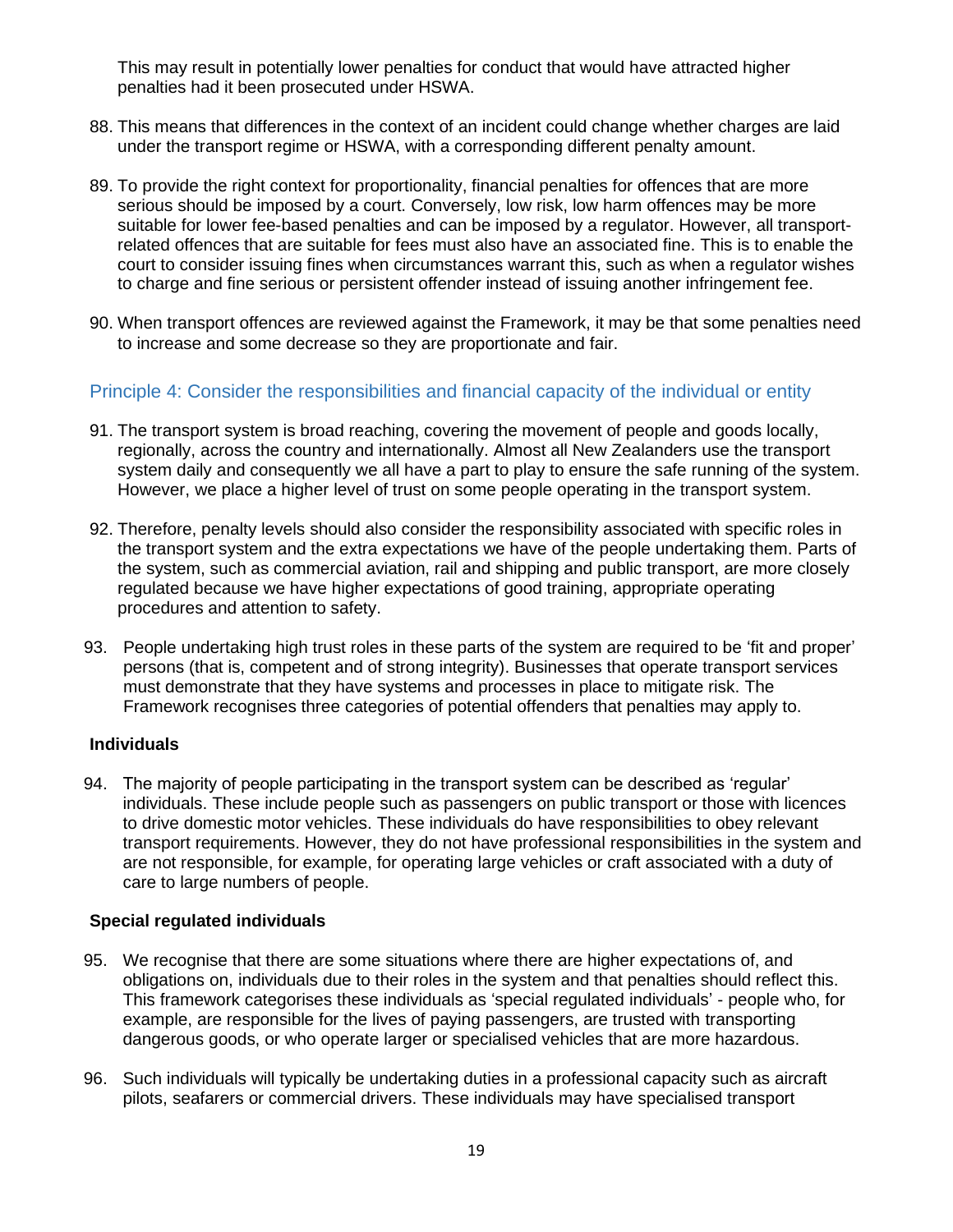documents relating to their duties such as aviation, maritime or land transport documents, or dangerous goods endorsements.

- 97. Penalties for special regulated individuals should be higher to reflect the trust and expectations placed upon them by the transport system. Under this Framework, we recommend that special regulated individuals should be subject to higher fines<sup>17</sup> than 'regular' individuals in the transport system, who are subject to less regulation. However, current transport legislation does not designate special regulated individuals as a category of persons distinct penalty levels could apply, to – only 'individuals' are designated.
- 98. Some parts of the transport system do already reflect situations where people have a clear position of responsibility, through offences being directed only at that class of people. For example, this would include aviation offences that only apply to the pilot in command of the airplane. In these cases, it is straightforward to apply a penalty matching the expectations we have of the individual in the role (that is, apply the special regulated individual-level penalty).
- 99. Note that these positions do not need to be distinguished as 'special regulated' or other particular classes or persons in the legislation, or be identified by having particular documents (as may be the case for example for some types of rail workers). The penalty level in the Framework associated with special regulated persons can simply be used for particular offences that can only be committed by individuals in these positions of responsibility.
- 100. Aside from issues relating to appropriate financial penalty levels for special regulated individuals, offending may make these individuals subject to deregistration or revocation of their operating certificates. This can cause loss of their income – often considered the harshest compliance tool. This would be taken into account by a court when sentencing and so may impact the overall compliance objective.

#### **Business or undertaking**

- 101. A further category that this Framework recognises as requiring consideration regarding penalty levels are businesses or undertakings. In the context of this Framework, a business or undertaking may be an organisation (for example, a business entity such as a company or entity such as a body corporate) or an individual, such as a sole trader.
- 102. We take the terms 'business' and 'undertaking' to mean:
	- 'Business' an activity carried out with the intention of making a profit or gain.
	- 'Undertaking' an activity that is non-commercial/not-for-profit in nature (for example, certain activities of a local authority, charities and other non-governmental organisations).
- 103. A business entity would usually warrant a greater level of penalty than does an individual. This is because, generally, business entities have access to more financial resources and, unlike for individuals, the penalty of imprisonment is not available. Undertakings, such as councils or charities for example, may also warrant higher financial penalties, given their high level of interaction with the public and associated responsibility.

The current transport penalty system reflects this by having individual versus body corporate splits in fees and fines. For example, in aviation offences regulations, the fine for the offence of a pilot-

<sup>17</sup> Maximum infringement fee of \$3,000 and maximum fine of \$180,000.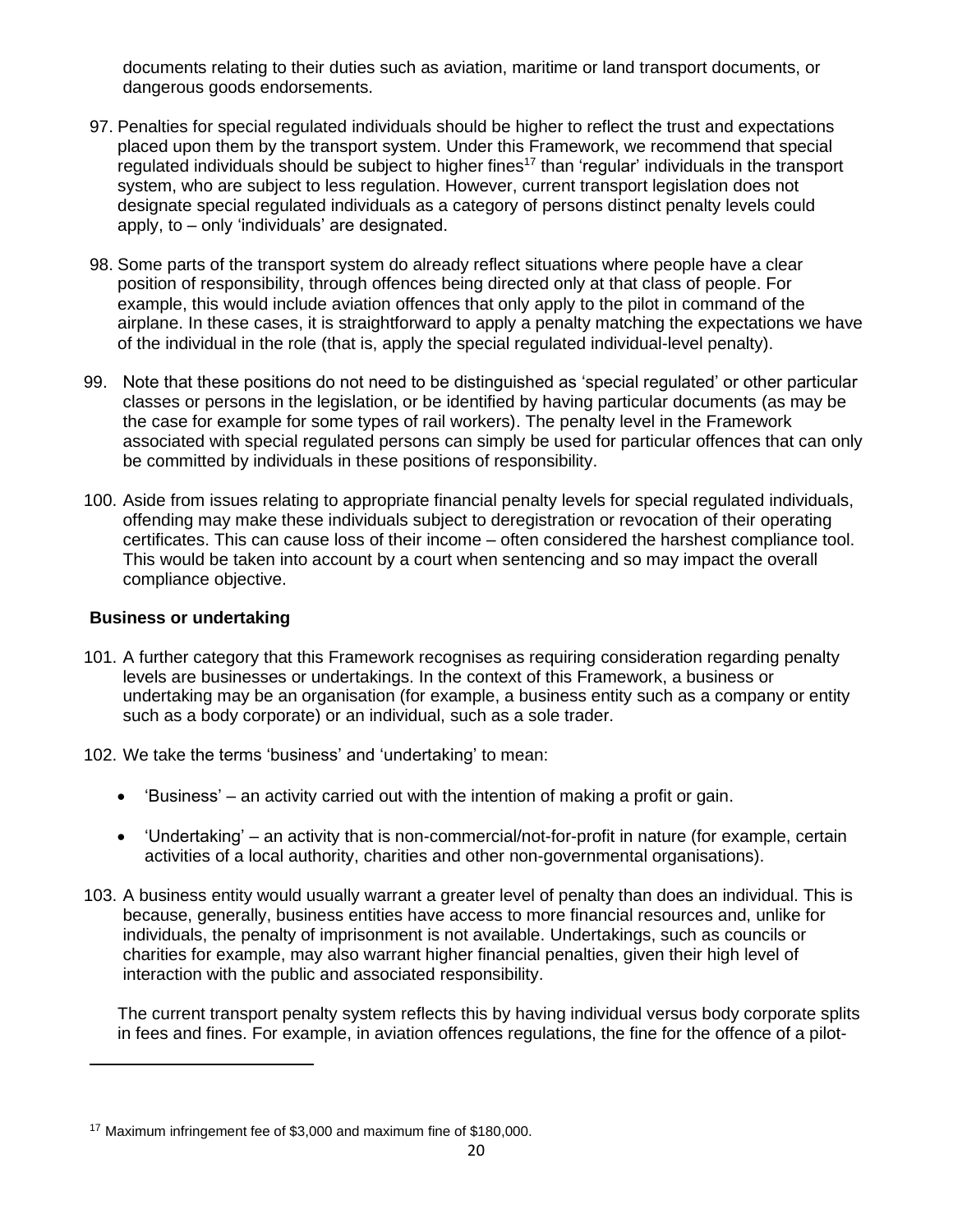in-command or operator involved in accident not providing occurrence details within the prescribed time, differs between an individual (\$4,000) and body corporate (\$25,000).<sup>18</sup> The Framework's penalty levels for businesses and undertakings can therefore currently only be applied to body corporates, unless legislative change were made reflecting businesses and undertakings in transport legislation.

- 104. While the current transport penalty regime only covers commercial entities categorised as body corporates, we consider the categorisation of 'business or undertaking' as more complete. This is because its scope more clearly includes a wider range of business types like sole traders, and 'undertakings' which the term 'corporate body' does not cover.
- 105. There are several considerations for setting penalties at levels that will appropriately cover a business or undertaking. These include:

#### *Considerations for fees*

• Infringement fee offences generally apply to individuals, but can also be the responsibility of a company (for example, a Warrant of Fitness breach for a company vehicle).

#### *Considerations for fines*

- The maximum fine available should be high enough to appropriately respond to potential harm done by a large corporation, considering the nature of the offence.
- A higher fine may be justified because there are limited penalty options available for a business or undertaking (for example, there may be no option of imprisonment).
- Businesses or undertakings often have larger financial resources, so a fine will need to be high enough to influence behaviour change.<sup>19</sup>
- Pecuniary penalties can also be applied to account for the commercial gain received in the course of offending, which are recoverable in the same way as fines. Section 47 of the CA Act and section 409 of the MTA empower a court to order an offender to pay an amount not exceeding three times the value of any commercial gain resulting from committing certain offences. To apply this penalty the court must be satisfied that the offence was committed in the course of producing a commercial gain.

#### *Certain catastrophic offences should have a stronger financial penalty for a business or undertaking*

- 106. It is also important to consider whether the current maximum penalty (for bodies corporate in the current transport legislation) appropriately reflects the offence's severity and credible worst case risk scenarios. For example, it needs to be high enough, particularly where the offence could have led to multiple loss of life, or a very severe or catastrophic environmental impact.
- 107. As noted above, there is no option of imprisonment for bodies corporate for very severe offences and therefore a higher financial penalty may be justified. Further, as previously indicated, HSWA overlaps with transport legislation as many ships, aircraft and vehicles are places of work or used in in the course of work. Maritime NZ and the CAA are both designated regulators under HSWA, which has maximum fines of up to \$3,000,000 for organisations.

<sup>&</sup>lt;sup>18</sup> Civil Aviation Rule 12.53 - Pilot-in-command or operator involved in accident must provide occurrence details within prescribed time.

 $19$  The fee and fine should be 10 times higher than for individuals.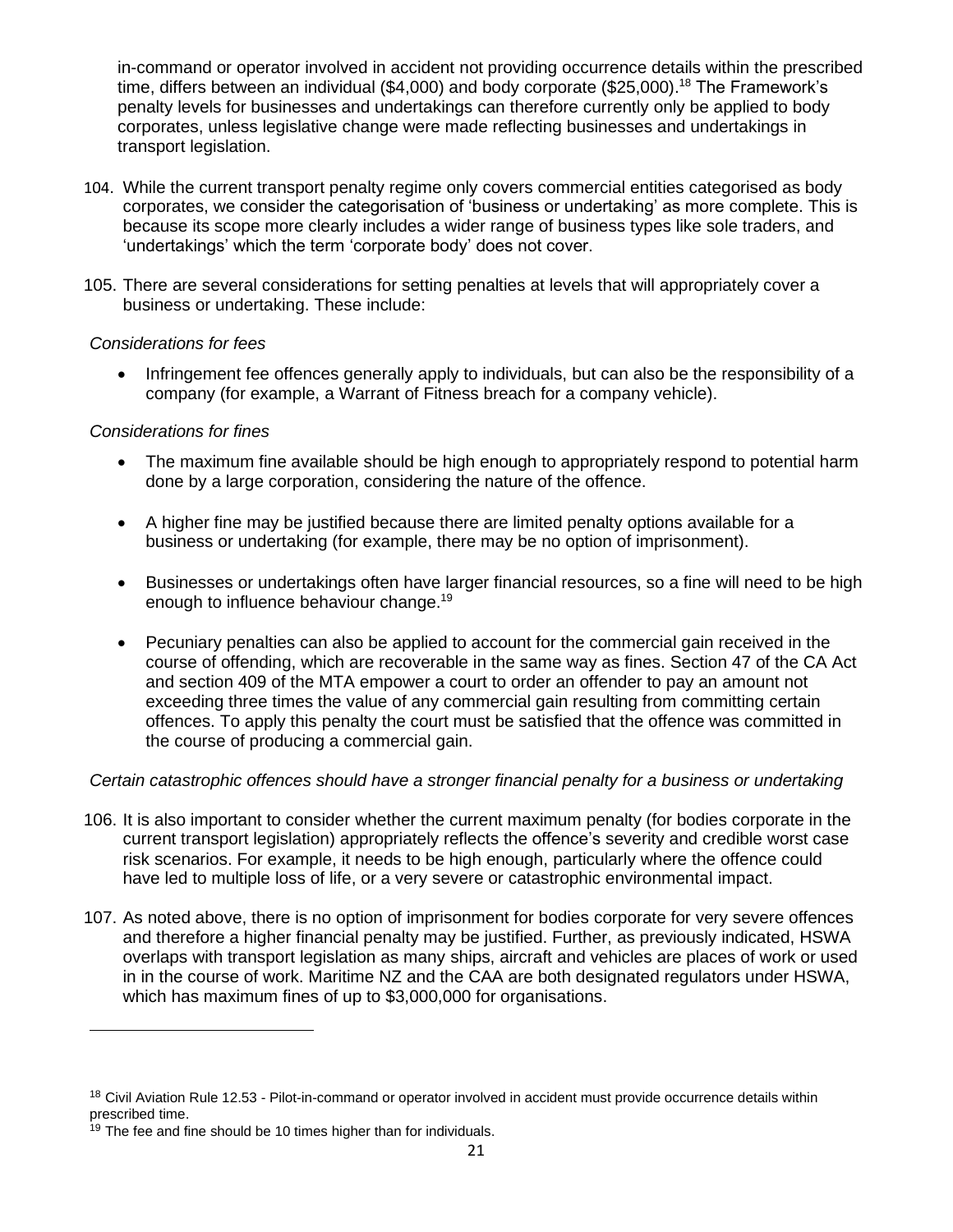108. Therefore, under HSWA, the consequences for an offender can be much more severe than under similar circumstances where transport legislation applies. Increasing the penalties for similar events in transport legislation would address such anomalies. The following scenarios illustrate these differences.

| <b>Scenario</b>                                                                                                                                            | <b>Max fine</b><br>under<br><b>HSWA s48</b> | <b>Max fine under</b><br>transport Act |
|------------------------------------------------------------------------------------------------------------------------------------------------------------|---------------------------------------------|----------------------------------------|
| A seafarer is seriously injured when a domestically owned<br>commercial ship's faulty railing gives way, and the seafarer<br>falls onto the wharf below.   | \$1,500,000                                 | MTA s65<br>\$100,000                   |
| A person travelling on a helicopter for work is seriously injured<br>when the aircraft crashes due to overloading by the operator of<br>the helicopter.    | \$1,500,000                                 | CA Act s44<br>\$100,000                |
| A track maintenance vehicle is struck by a train as the result of<br>a network control failure, resulting in serious injury to a worker<br>in the vehicle. | \$1,500,000                                 | Railways Act s61<br>\$500,000          |

#### **Reference to types of offender in offences and penalties in legislation**

- 109. As outlined above, this Framework proposes that financial penalties be set at levels that increase in turn for three separate groups – individuals, special regulated individuals, businesses or undertakings. However, given that special regulated individuals and business or undertakings are not currently reflected in transport legislation, we do not propose that legislation needs to be changed to reflect these groups to implement the Framework. Such changes may be a longerterm consideration if an offence and penalty regime is being re-designed.
- 110. The Framework recognises that, while beneficial, it may not be appropriate, feasible, or necessary to design offences that specifically identify these groups and assign specific penalties. The process of penalty setting needs to work within the constraints of the design of the particular legislation and offender types already identified or considered appropriate. The offender categories are a guide only to set appropriate penalty levels.
- 111. Regarding strict and absolute liability infringement offences, there is obvious benefit in designating fees specifically associated with particular offender groups, given there is no flexibility available in fee levels. Regarding fines, which can be applied up to a maximum level, the court has the ability to account for a wide range of factors in setting appropriate penalties, such as the gravity of the offending and financial capacity of the offender. This discretion could account for differences in offender types.
- 112. Nonetheless, setting fines for particular offender groups, where possible (for example where an offence can only be committed by a special regulated individual like an aircraft pilot), makes a clear distinction between the penalty ranges considered appropriate for those groups. It also gives the court guidance, while still leaving the court discretion to apply penalties within those ranges.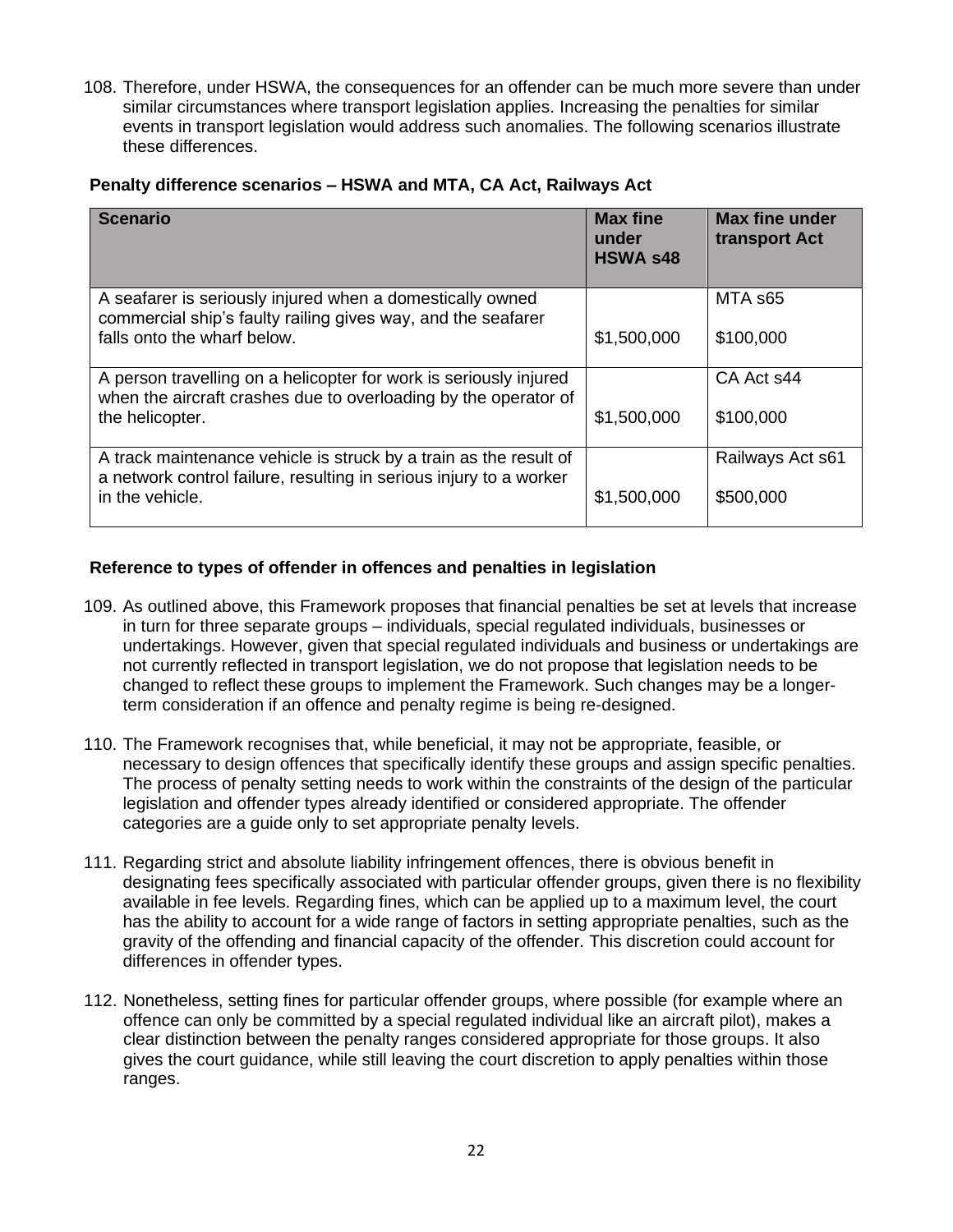113. Overall, the important factor is that penalty levels have scope to cover the expected offender types. The Tool, associated with the Framework, provides more advice on how penalty levels for offender types might be reflected in current legislation, which only differentiates penalty levels for individuals and body corporates.

## <span id="page-22-0"></span>Public policy contextual factors review

- 114. Applying the Framework's principles, as outlined above, supports an objective approach to set consistent, proportionate and fit-for-purpose financial penalties. However, it is also relevant to consider proposed penalty levels for particular offences in their wider public policy context. This is to determine whether there are factors relating to applying particular penalties at the Framework's proposed levels that may lead to perverse outcomes, such as in relation to vulnerable population groups. 20
- 115. For example, the report by Te Uepū Hāpai i te Ora (the Safe and Effective Justice Advisory Group)<sup>21</sup> noted that for some youth, in particular Māori youth and those in rural areas, costs related to driver licensing can be prohibitive. The report further notes that offending that starts in connection with drivers licensing can be an entry to the criminal justice system, with lifelong consequences for the offender and their whānau. For 31 percent of under 25 year olds convicted for a driver licence-related offence in 2018, it was their first offence.
- 116. Consequently, we recommend that in addition to applying the Framework's principles as a fundamental approach, users also undertake a public policy contextual review. This is to determine whether any factors, including wider societal considerations not previously covered, may mean some adjustment of a penalty level (either up or down depending on context) may be warranted.
- 117. However, it is important to note that financial penalty levels set in legislation cannot directly account for the financial circumstances of different offenders. This is particularly the case for infringement fees, which are not open to adjustment by the court according to offenders' circumstances. This is addressed to an extent in that fees will be set at relatively low levels given that they represent 'instant fines' for uncomplicated offending. However, what is considered a 'low' level will be relative to different offenders' financial capacity.
- 118. Therefore, the enforcement approaches of regulators and enforcement agencies will arguably have more influence to account for offenders' ability to pay or other circumstances than penalty levels. This is because of their ability to use discretion in whether and how to apply financial penalties, or substitute alternative penalties. Also important are the design of offences to target the right behaviour and offender types, to avoid perverse outcomes as far as possible.
- 119. Regarding fines, which are set up to a maximum, the court process allows judges discretion in setting penalties to account for financial circumstances, among other matters. Therefore, the level at which fines are set in legislation is relevant in this context only as it will determine the range of the penalty that the court will work within.

<sup>&</sup>lt;sup>20</sup> For example, where financial penalties are excessive, not paying them can lead to further penalties such as car or property seizure and inhibiting ability to access credit due to poor credit scores. These outcomes may then damage employment opportunities. This will disproportionately affect those on low incomes.

<sup>21</sup> He Waka Roimata,

[https://www.safeandeffectivejustice.govt.nz/assets/Uploads/7efb12cccb/teuepureport\\_hewakaroimata2.pdf](https://www.safeandeffectivejustice.govt.nz/assets/Uploads/7efb12cccb/teuepureport_hewakaroimata2.pdf)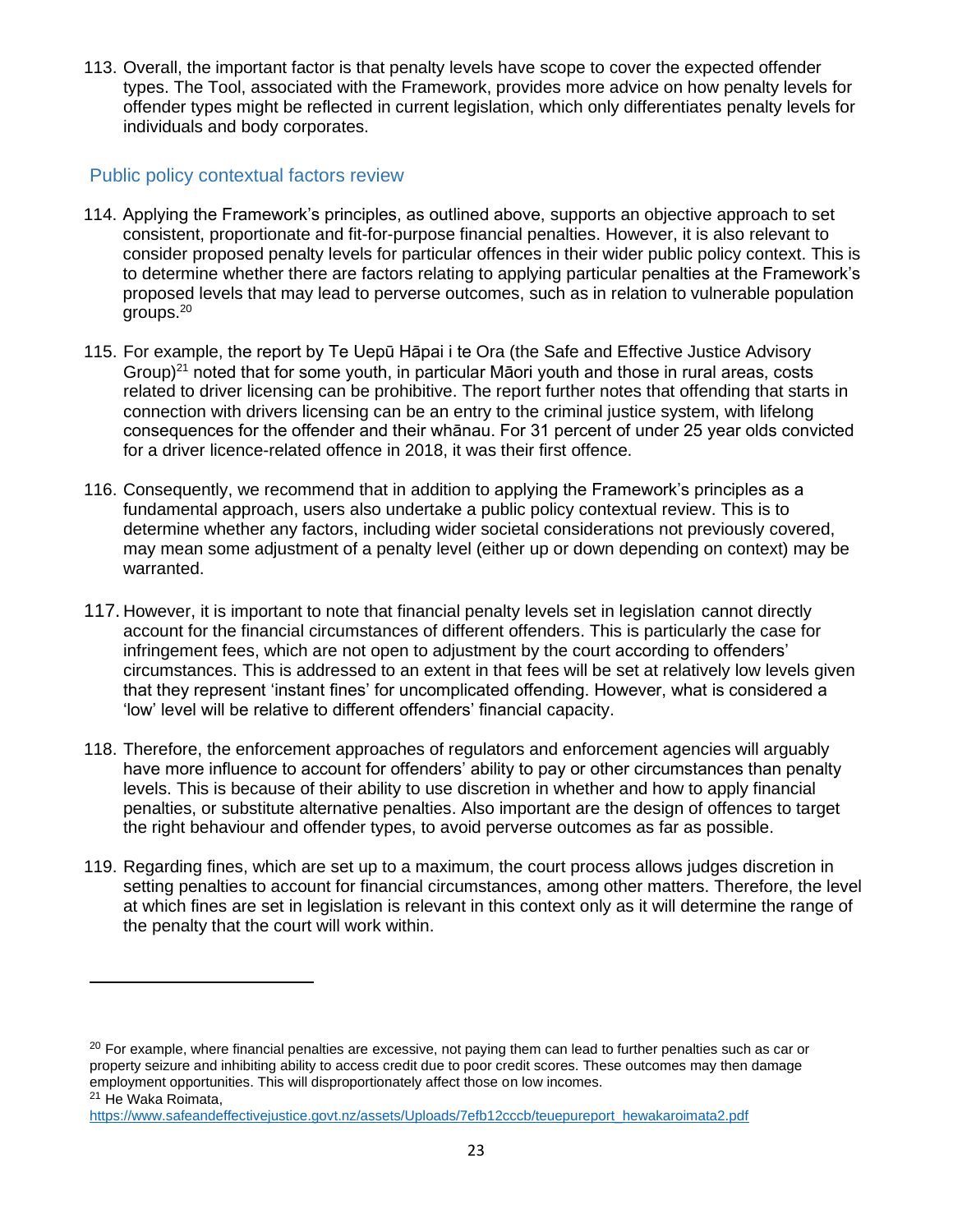# <span id="page-23-0"></span>**Process for deciding on penalty levels**

- 120. Drawing on the principles detailed above, the Framework provides a decision-making process that can be applied consistently in setting proposed financial penalty levels for transport-related offences. This process is designed to be applied when reviewing penalty levels for existing offences, or after new offences have been designed and financial penalties are proposed. However, it does not replace the broader process that considers the whole appropriate regulatory 'toolbox' available and range of different penalty types that might be applied (in addition to financial), when designing a compliance approach.
- 121. This decision-making process is covered in detail in the Framework's associated Financial Penalties Categorisation Tool (the Tool), which serves as a guide to implementing the Framework by applying the process. The six-steps of the financial penalty setting decision making process in the Tool are:

#### **Six-step penalty level decision-making process**

- Step 1: Consider the offence's design, use, and associated data
- Step 2: Assess the offence's severity
- Step 3: Identify the type of offender the penalty would apply to
- Step 4: Use the Categorisation Tool to assign an initial penalty level
- Step 5: Check the penalty against the three remaining Framework principles
- Step 6: Refine the financial penalty

## <span id="page-23-1"></span>Using the Financial Penalties Categorisation Tool to generate penalty levels

- 122. Applying the Tool (as per Step 4 above) will generate initial financial penalties. To use the Tool, the user will allocate points provided in the Tool to the offence, based on the severity of each of the three harm categories (system, safety, environmental and property) and likelihood of occurrence of the safety and environmental and property harms should the offence occur.
- 123. Table 1 on page 25 broadly shows how we might allocate the points in the Tool, according to the level of risk of harm occurring for the safety harm type, applying to harm to people. Note that the severity descriptors in the table are merely a guide or proxy, giving examples of a level of harm to gauge the grade of harm that might be appropriate for an offence.
- 124. For many offences, it will not be possible, for example, to determine whether an offence has the potential to result in 'Death or significant injury to one-ten people' or 'Death or significant injury to more than ten people'. However, the objective is to form a general view, regarding the severity of the offence, in which severity grade the potential consequence of the offence best fits.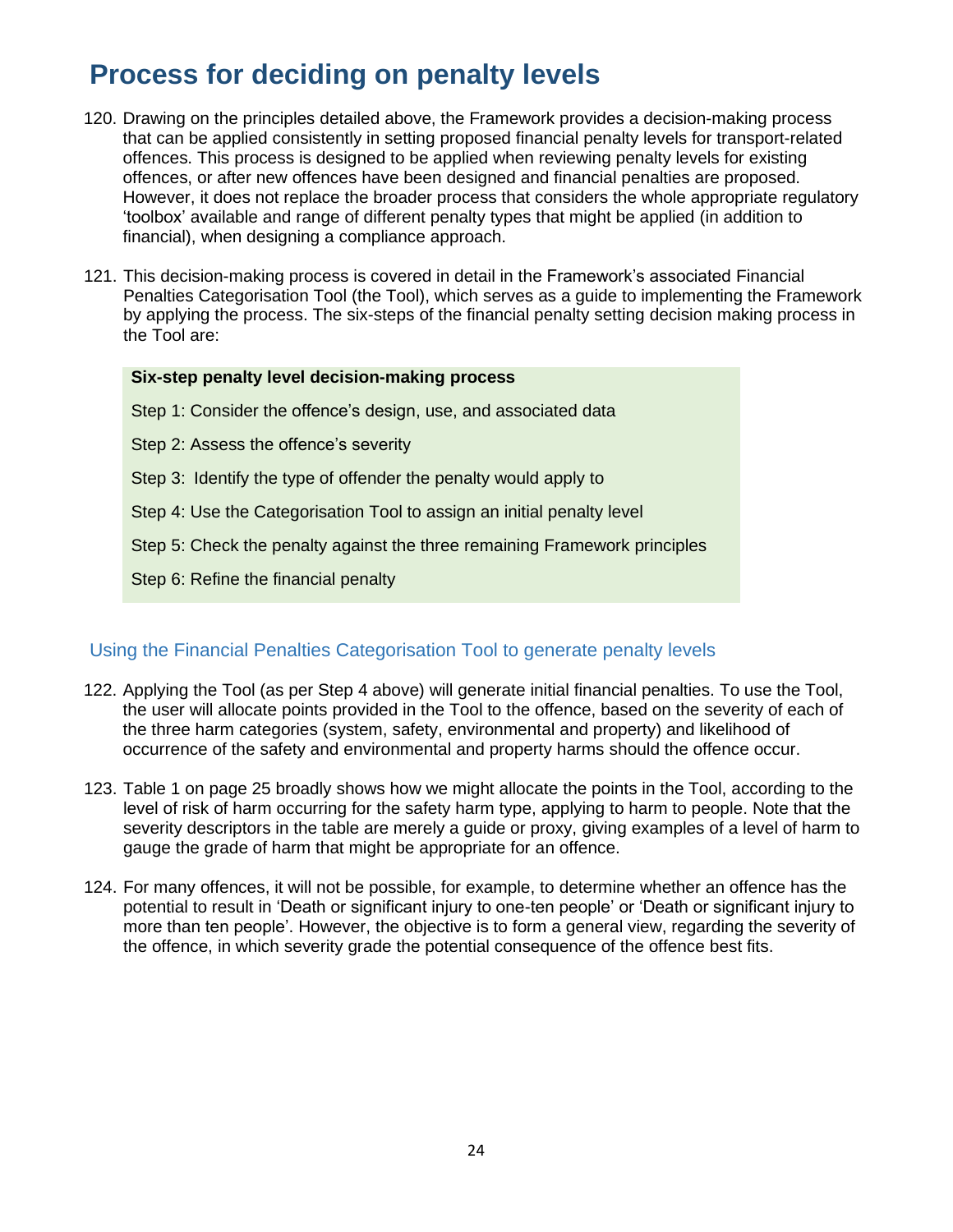#### **Table 1: Safety harm severity and risk matrix**

| <b>Severity</b> |                                                                                            | Likelihood of harm occurrence |               |      |                |
|-----------------|--------------------------------------------------------------------------------------------|-------------------------------|---------------|------|----------------|
| Grade           | <b>Descriptor</b>                                                                          | Low                           | <b>Medium</b> | High | <b>Extreme</b> |
| None            | No risk of, or actual, safety-<br>related harm                                             |                               |               |      |                |
| Low             | Minor offence which may<br>cause, or caused, minor injury                                  |                               |               |      |                |
|                 | Moderate offence which may<br>cause, or caused, moderate                                   |                               |               |      |                |
| Med             | injury<br>Serious offence which may<br>cause, or caused, death or                          |                               |               |      |                |
| High            | significant injury to between<br>one and 10 people                                         |                               |               |      |                |
|                 | Extremely serious offence<br>which may cause, or caused,<br>death or significant injury to |                               |               |      |                |
| Hiah            | more than 10 people                                                                        |                               |               |      |                |

**Harm severity key: Low Medium High Extreme**

125. Adding up the points across all three harm types will assign a 1-10 overall harm category, representing minor (1) to catastrophic (10) harm. Table 2 below illustrates this process:

### **Table 2: Overall offence harm category and points scale**

| <b>Harm category</b> | <b>Points</b> |  |  |
|----------------------|---------------|--|--|
|                      | X (minimum)   |  |  |
| 2                    |               |  |  |
| 3                    |               |  |  |
| 4                    |               |  |  |
| 5                    |               |  |  |
| 6                    |               |  |  |
| 7                    |               |  |  |
| 8                    |               |  |  |
| 9                    |               |  |  |
|                      | Y (maximum)   |  |  |

126. Once harm points are assigned, The Tool generates an initial financial penalty according to the overall harm category level chosen (1-10) and whether the offender is an individual, a special regulated individual, or a business or undertaking. The Tool provides a table of proposed penalty levels according to the overall harm category and type of offender. Table 3 on page 26 shows how the overall harm categories and initial financial penalties should look in relation to each other.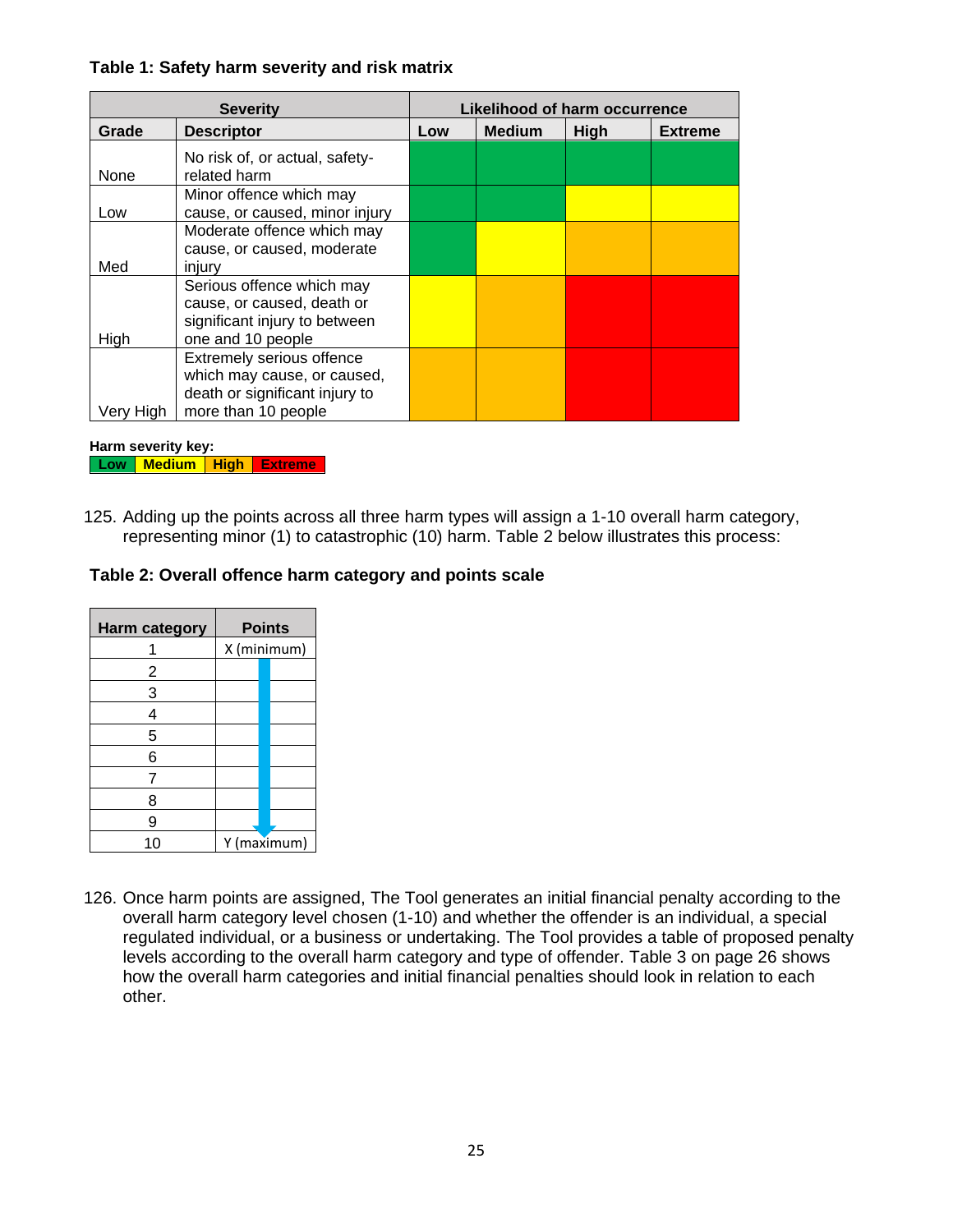



127. Once an initial financial penalty is generated, the user continues through the step-by-step process (from step five) to establish a final financial penalty for potential implementation. The categorisation process and Tool are designed to be flexible enough so that they can be used for all transport-related financial penalties set by national legislation and local bylaws.

#### <span id="page-25-0"></span>There will be some exceptions in process for some offences

128. Some offences, such as those using a graduated approach, will require some further work to determine the penalty level. A graduated approach means that the penalty level associated with the offence increases as the severity of the offence and risk of harm escalates. Such offences include speeding, overloading and parking infringements. Table 4 on page 27 illustrates the graduated approach to the penalty levels for speeding.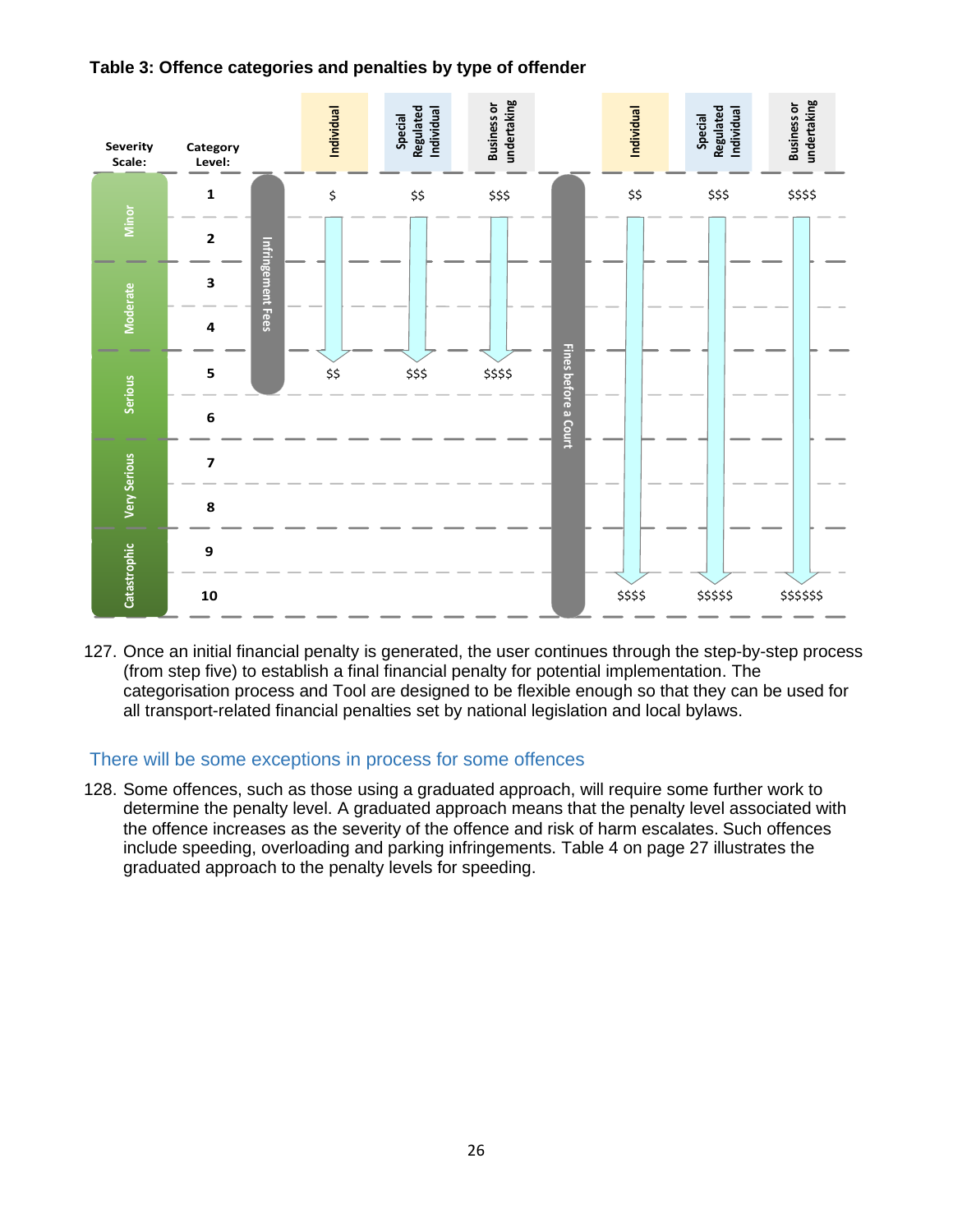| Km/h <sup>22</sup> above speed limit | Infringement fee |
|--------------------------------------|------------------|
| 10 km/h or less                      | \$30             |
| 11 - 15 km/h                         | \$80             |
| $16 - 20$ km/h                       | \$120            |
| $21 - 25$ km/h                       | \$170            |
| $26 - 30$ km/h                       | \$230            |
| $31 - 35$ km/h                       | \$300            |
| $36 - 40$ km/h                       | \$400            |
| $41 - 45$ km/h                       | \$510            |
| $46 - 50$ km/h                       | \$630            |

## **Table 4: Infringement fees for speeding offences** (as at September 2020)

- 129. We propose that the process to be followed for reviewing graduated penalties is to use the Framework to identify what should be the high and low ends of the offence's range.
- 130. Overall, to categorise offences, some rationalisation may be required. Further, there may be specific offences that form exceptions to the Framework, and we may need to consider these outside the proposed categories to maintain their effectiveness.

## <span id="page-26-0"></span>**Where to from here**

- 131. We intend to progressively implement the Framework throughout transport legislation (Acts and regulations that set penalties for breaches of rules), in collaboration with the transport regulatory agencies. This will include via regulatory impact analysis, when we develop new offences, and review and revise current offences and penalties.
- 132. Applying this framework across all transport related offences is a multi-step process. It will take time to implement, given the number of offences in the system. Eventually, we intend to apply the Framework to all transport-related offences and their related financial penalties. However, this will occur as regulatory agency capacity allows and opportunities present themselves, as various pieces of legislation are being reviewed.
- 133. The Framework's purpose is not to change all financial penalties. However, individual fees and fines may increase or decrease as they are aligned to the Framework. Any proposed changes will go through the appropriate legislative change process, including public consultation and, for changes to primary legislation, consideration by Parliament.
- 134. This is a significant piece of regulatory stewardship work. We expect that introducing the Framework, reviewing existing financial penalties and developing new offences and penalties in line with the Framework, will lead to more consistent fees and fines that better reflect likely harm, are fairer and more effective.

<sup>22</sup> Kilometres per hour.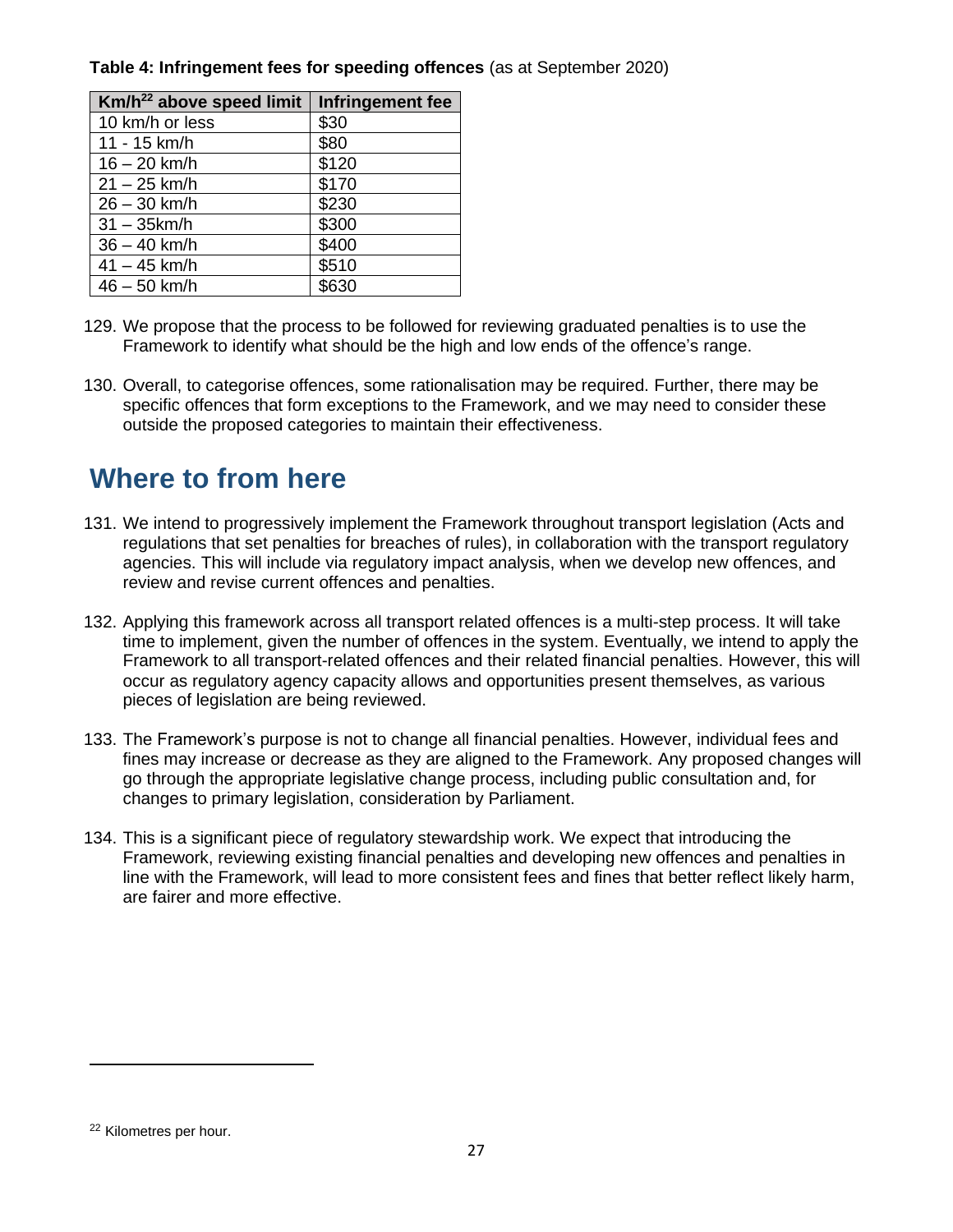## <span id="page-27-0"></span>**APPENDIX 1**

## <span id="page-27-1"></span>Key Acts, rules and regulations

- 1. Each transport mode has a series of parent Acts, ordinary and emergency rules made under those Acts, and regulations that set out the offences and penalties associated with the Acts and rules.
- 2. Below is a list of the key Acts and regulations with links to the associated documents, for each transport mode.

## **Land (Road)**

- [Land Transport Act](http://www.legislation.govt.nz/act/public/1998/0110/latest/DLM433613.html?src=qs) 1998
- [Land Transport \(Offences and Penalties\) Regulations 1999](http://www.legislation.govt.nz/regulation/public/1999/0099/latest/DLM280110.html?src=qs)
- [Land Transport \(Motor Vehicle Registration and Licensing\) Regulations 2011](http://www.legislation.govt.nz/regulation/public/2011/0079/latest/DLM2938301.html?src=qs) covers the offences and penalties and demerits relating to vehicle licensing and registration
- [Land Transport Rules](https://www.nzta.govt.nz/resources/rules/)
- [Land Transport Management Act 2003](http://www.legislation.govt.nz/act/public/2003/0118/latest/DLM226230.html?src=qs) covers the offences relating to tolls and regional charges
- [Traffic Regulations 1976](http://www.legislation.govt.nz/regulation/public/1976/0227/latest/DLM50038.html?src=qs)
- [Government Roading Powers Act 1989](https://www.legislation.govt.nz/act/public/1989/0075/latest/DLM173369.html?src=qs)
- [Transport \(Vehicular Traffic Road Closure\) Regulations 1965](http://www.legislation.govt.nz/regulation/public/1965/0063/latest/DLM21322.html?search=ts_act%40bill%40regulation%40deemedreg_Vehicular+Traffic+Road+Closure_resel_25_a&p=1)
- [Heavy Motor Vehicle Regulations 1974](http://www.legislation.govt.nz/regulation/public/1974/0218/latest/DLM43789.html?src=qs)
- [Road User Charges Act 2012](http://www.legislation.govt.nz/act/public/2012/0001/latest/DLM3394830.html?src=qs)
- [Road User Charges \(Infringement Offences\) Regulations 2012](http://www.legislation.govt.nz/regulation/public/2012/0141/latest/DLM4506928.html?src=qs)

## **Land (Rail)**

- [Railways Act 2005](http://www.legislation.govt.nz/act/public/2005/0037/latest/DLM341568.html?src=qs)
- [Railways Regulations 2019](http://www.legislation.govt.nz/regulation/public/2019/0286/latest/LMS283874.html?src=qs)

## **Maritime**

- [Maritime Transport Act 1994](http://www.legislation.govt.nz/act/public/1994/0104/latest/DLM334660.html?src=qs)
- [Maritime \(Offences\) Regulations 1998](http://www.legislation.govt.nz/regulation/public/1998/0444/latest/DLM269595.html?src=qs)
- [Marine Protection \(Offences\) Regulations 1998](http://www.legislation.govt.nz/regulation/public/1998/0205/latest/DLM252963.html?src=qs)
- [Maritime Security Act 2004](http://www.legislation.govt.nz/act/public/2004/0016/latest/DLM241099.html?src=qs)
- [Maritime Security Regulations 2004](http://www.legislation.govt.nz/regulation/public/2004/0153/latest/DLM261195.html?src=qs)
- Maritime [and Marine Protection Rules](https://www.maritimenz.govt.nz/Rules/)
- [Ship Registration Act 1992](http://www.legislation.govt.nz/act/public/1992/0089/latest/DLM275027.html?src=qs)

## **Aviation**

- [Civil Aviation Act 1990](http://www.legislation.govt.nz/act/public/1990/0098/latest/DLM214687.html?src=qs)
- [Civil Aviation \(Offences\) Regulations 2006](http://www.legislation.govt.nz/regulation/public/2006/0168/latest/DLM390385.html?src=qs)
- [Civil Aviation Rules](https://www.aviation.govt.nz/rules/)
- [Aviation Crimes Act 1972](https://www.legislation.govt.nz/act/public/1972/0137/latest/DLM409117.html?src=qs)
- [Airport Authorities Act 1966](http://www.legislation.govt.nz/act/public/1966/0051/latest/DLM379824.html?src=qs)